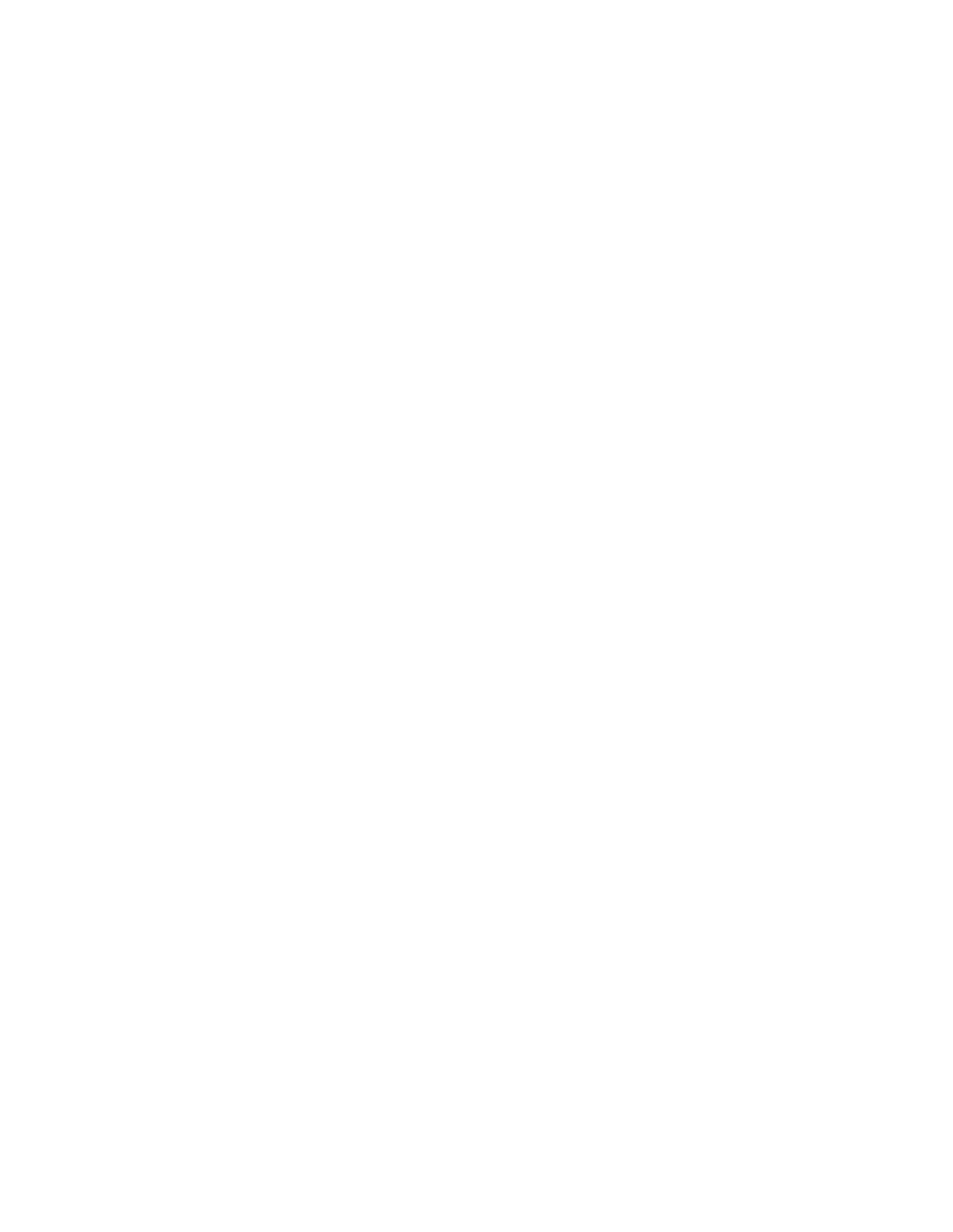## **Table of Contents**

|  | 2. General Information11   |  |
|--|----------------------------|--|
|  | 3. Home-School Relations14 |  |
|  |                            |  |
|  |                            |  |
|  |                            |  |
|  | 7. Financial Information31 |  |
|  | 8 Parental Expectation34   |  |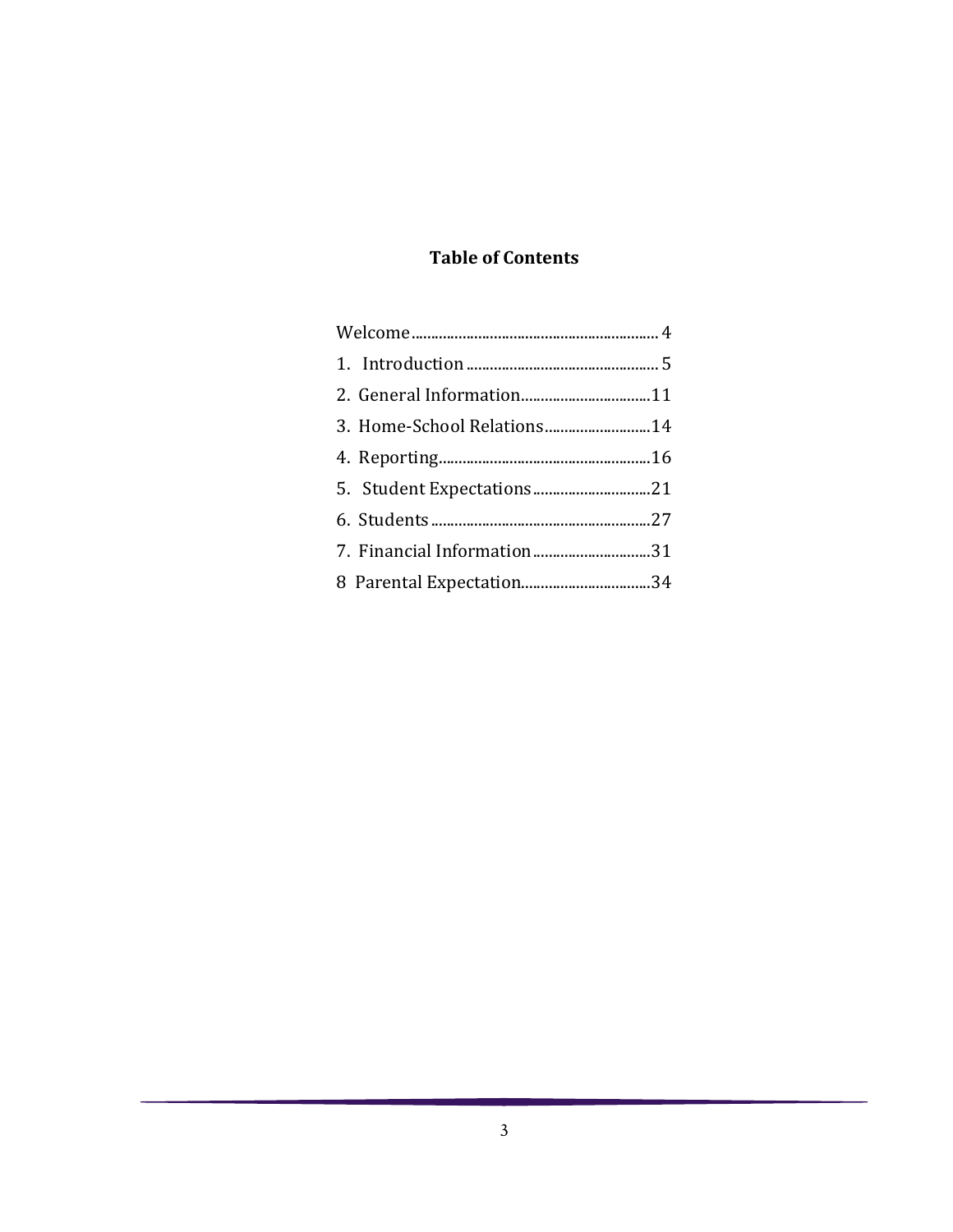## **Welcome**

<span id="page-3-0"></span>Thank you for partnering with Grace Christian School in your child's educational journey. We continue to work hard to make GCS a place in which students have the opportunity to be successful in a loving and Christ-centred environment.

GCS is a vibrant, private/Christian co-educational school in Charlottetown (PEI), offering a dynamic 21stcentury liberal arts curriculum from Junior Kindergarten through Grade 12. In partnering with parents, our approach to education is holistic, aspiring to graduate students who are spiritually, academically, emotionally, physically and socially mature.

At GCS, we do more than teach subjects to our students. We are developing high-capacity leaders, thinkers, and innovators for the future. Our learning environment is authentic and engaging, with a school culture that fosters mastery of learning, meaningful relationships, and global service.

One of the most common remarks heard from visitors that enter our building is that we have an undercurrent of peace at GCS. This peace is fast becoming a rare commodity in today's society and we thank God for his favour. One striking comment recently made by a parent was, "I am amazed at how the staff treat each other, how they love the students, and how there is peace in the hallways as the teachers do their job." For these things we give the credit to God; at the same time, we are reminded not to take this atmosphere for granted.

If you have any questions about any policy of the school as written in this handbook, please do not hesitate to contact us to clarify the question. By partnering together, we can help foster a healthy environment of growth.

- Mr. Jason Biech, M. Ed., Head of School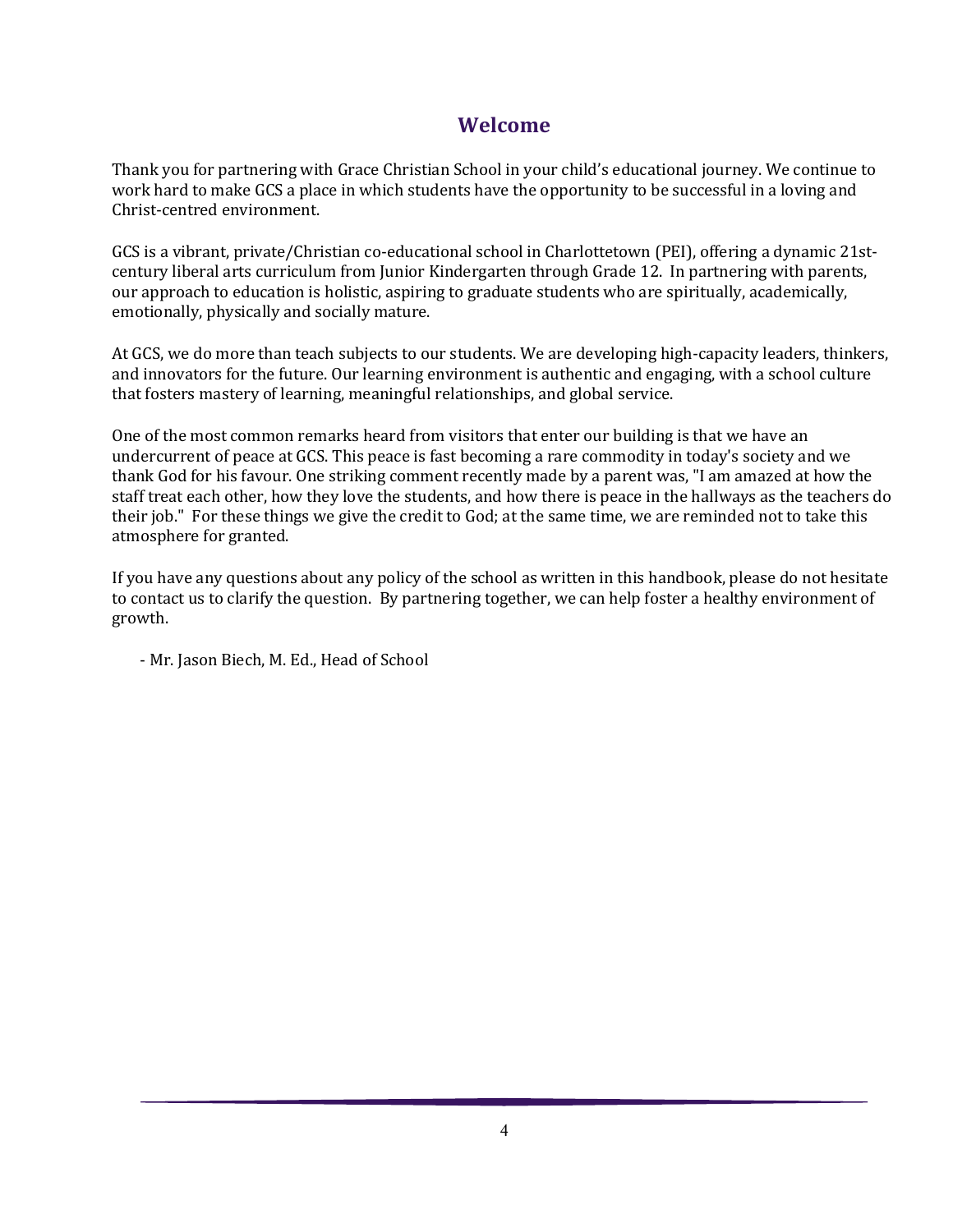# <span id="page-4-0"></span>**1**. **Introduction**

## **1.1 Purpose**

The purpose of Grace Christian School is to offer a thorough Christian education, based on the inerrant and authoritative Word of God, with the ultimate goal of training each student to love the Lord with all his heart, soul, and mind.

The school provides a liberal arts curriculum, incorporating Christian standards of discipline and instruction with a continuous emphasis on Christian morals and ethics.

The school strives for excellence by teaching a curriculum based on a Christ–centred worldview, providing a qualified Christian faculty, and fostering obedience to God as the Sovereign Creator and Source of all truth and knowledge.

The school desires that students learn that Christianity is relevant to our culture and that each student has a personal relationship with Jesus Christ

## **1.2 Mission Statement**

Grace Christian School is aspiring to graduate students who are spiritually, academically, emotionally, physically, and socially mature to the glory of God.

## **1.3 Vision Statement**

Students will exemplify global citizenship in life-long learning, Christ-centred relationships, and service as they develop into the leaders, thinkers, and innovators of tomorrow.

## **1.4 Global Statement**

The purpose of Grace Christian School is to educate students, while being taught from a Biblical worldview. Grace Christian School will create an environment where students are encouraged to work to the best of their potential to attain academic success, spiritual maturity, physical maturity, social maturity, and emotional maturity.

The achievement of these ends depends on the partnership of students, parents, church, and school staff, as well as the work of the Holy Spirit in each individual. Parents are ultimately responsible to God for the education of their child; therefore, a dedicated staff that loves God, loves people and serves others will support them in their endeavour to raise children with sound character.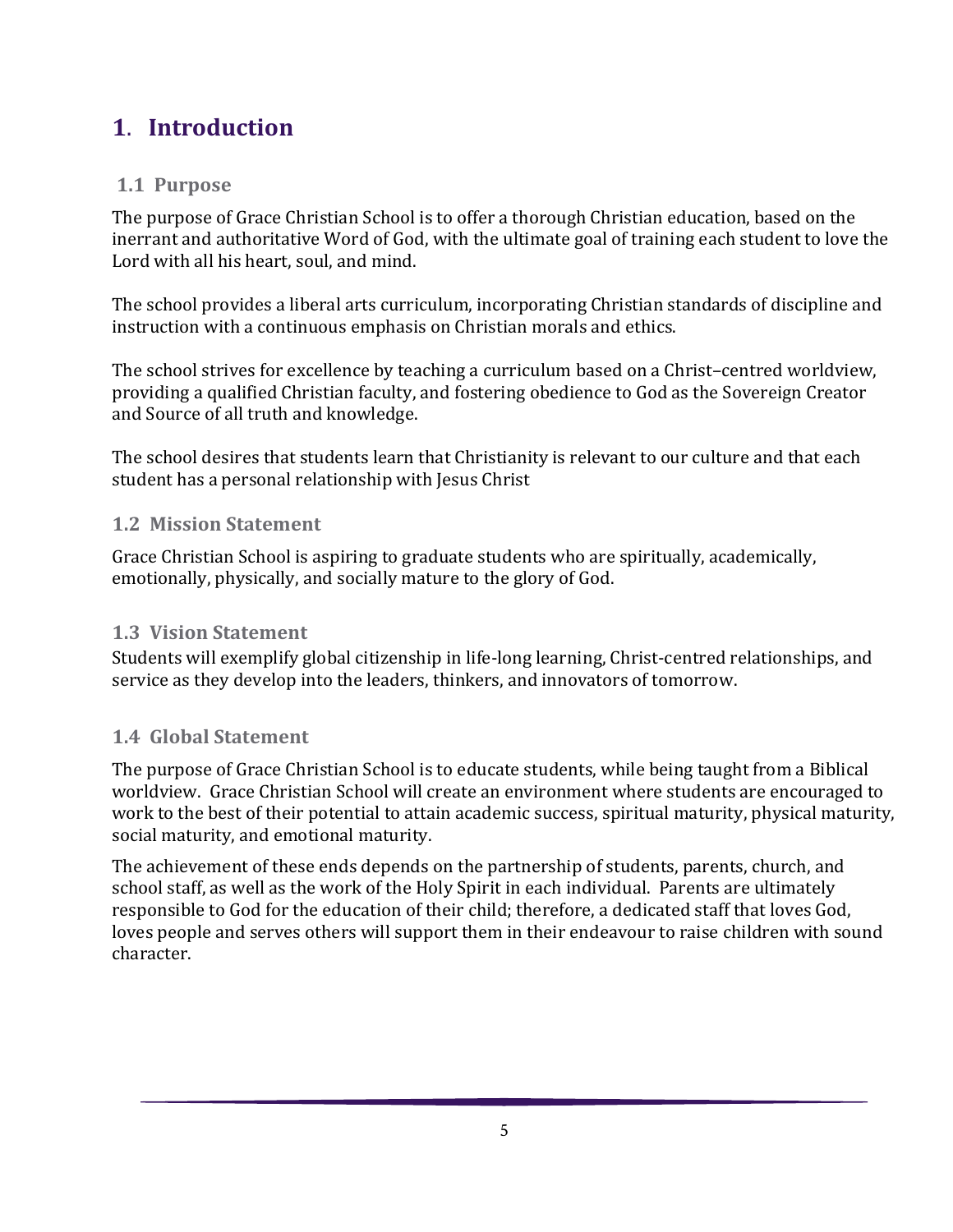#### **1.5 Educational Objectives**

#### *Academic Maturity*

Grace Christian School will create an environment where students have the opportunity to be intellectually-developed individuals, appropriate for their age and ability and who:

- 1. Meet the academic requirements of the GCS curriculum, accredited by the Association of Christian Schools International (ACSI).
- 2. Use critical thinking, creativity, logic, and common sense to effectively make decisions and solve problems, individually and as a group.
- 3. Communicate effectively in written and oral form.
- 4. Demonstrate understanding and competency in the use of current technology.

#### *Spiritual Maturity*

Grace Christian School will create an environment where students have the potential to be healthy Christian individuals, appropriate for their age and development, who:

- 1. Express their faith in and relationship with Jesus Christ and are able to articulate a defence for the Christian faith. *Galatians 2:20, I Peter 3:15,16*
- 2. Actively participate in a local church. *Hebrews 10:24- 25*
- 3. Are aware and support the work of missions. *Matthew 28:19-20*
- 4. Actively engage in community service activities. *Galatians 5:13-14*

#### *Physical Maturity*

Grace Christian School will create an environment where students have the potential to be physically fit individuals, appropriate for their age and ability, who:

- 1. Regard their bodies as God's temple and use them to glorify Him.
- 2. Maintain a healthy lifestyle.
- 3. Participate in a variety of sports and other physical activities.

#### *Social Maturity*

Grace Christian School will create an environment where students have the potential to be socially skilled individuals, appropriate for their age and ability, who:

- 1. Understand that all people are creations of God as Creator.
- 2. Demonstrate a loving attitude in social interactions.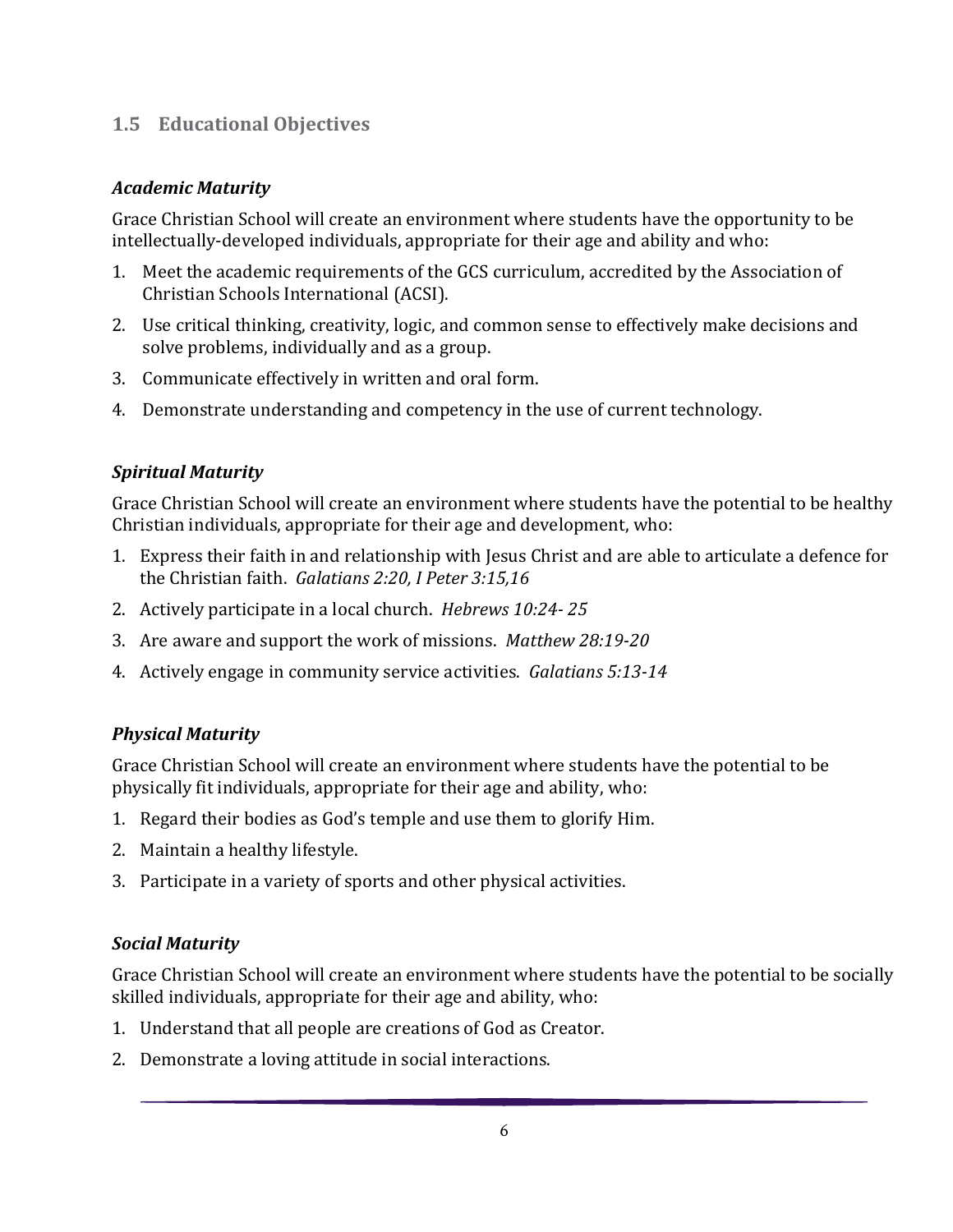- 3. Work effectively in teams.
- 4. Respect and honour fellow students, parents, teachers, and others.
- 5. Exhibit a work ethic that honours God.
- 6. Communicate effectively with others.

#### *Emotional Maturity*

GCS will endeavour to teach each student the kind of character and attitude that is necessary in becoming a productive, balanced, and successful adult.

## **1.6 Philosophy of Education**

A Christian philosophy of education comprises a comprehensive worldview of God, of man, and of the universe. God, who is unchangeable, has revealed Himself in nature, in the person of Jesus, and in the Bible, which is authoritative in all matters of faith, truth, and practice. Jesus Christ alone provides that "unique point of reference" which gives to education an authoritative voice. (II Timothy 3:16-17)

Man is a special creation of God, made in God's image, apart from any evolutionary process. Being made in God's image, man has a sense of purpose, a sense of fulfilment, and a sense of destiny. Although he is a rational and moral being, capable of understanding and communicating ideas, man is separated from God due to inherent sin (Romans 3:23). However, he may be restored to full relationship with God through his acceptance of the redemptive work of Christ, applied by the Holy Spirit.

Kingdom education begins with knowing God through Jesus Christ "in whom are hid all the treasures of wisdom and knowledge" (Colossians 2:3). No one is truly educated who does not know God. Man is dependent upon God for the ability to learn and apply truth. We believe that all truth is God's truth. (2 Timothy 3:16-17)

Christian teachers must understand these basic principles of Kingdom education and be committed to them, demonstrating effectiveness in their ability to communicate them.

Kingdom education promotes a Biblical relationship within the family, the church, and the Christian school. According to the Scriptures, parents are responsible to God for the education of their children. The partnership of the home and the Christian school is needed to fulfill that responsibility. Knowledge of the Bible and of Jesus Christ, integrated with other subject matter, is essential to the development and growth of the child in matters physical, mental, social, emotional, and spiritual. Right behaviour is based on the proper concept of the origin and purpose of all things; namely, that whatever we do in word or deed should be done to the glory of God.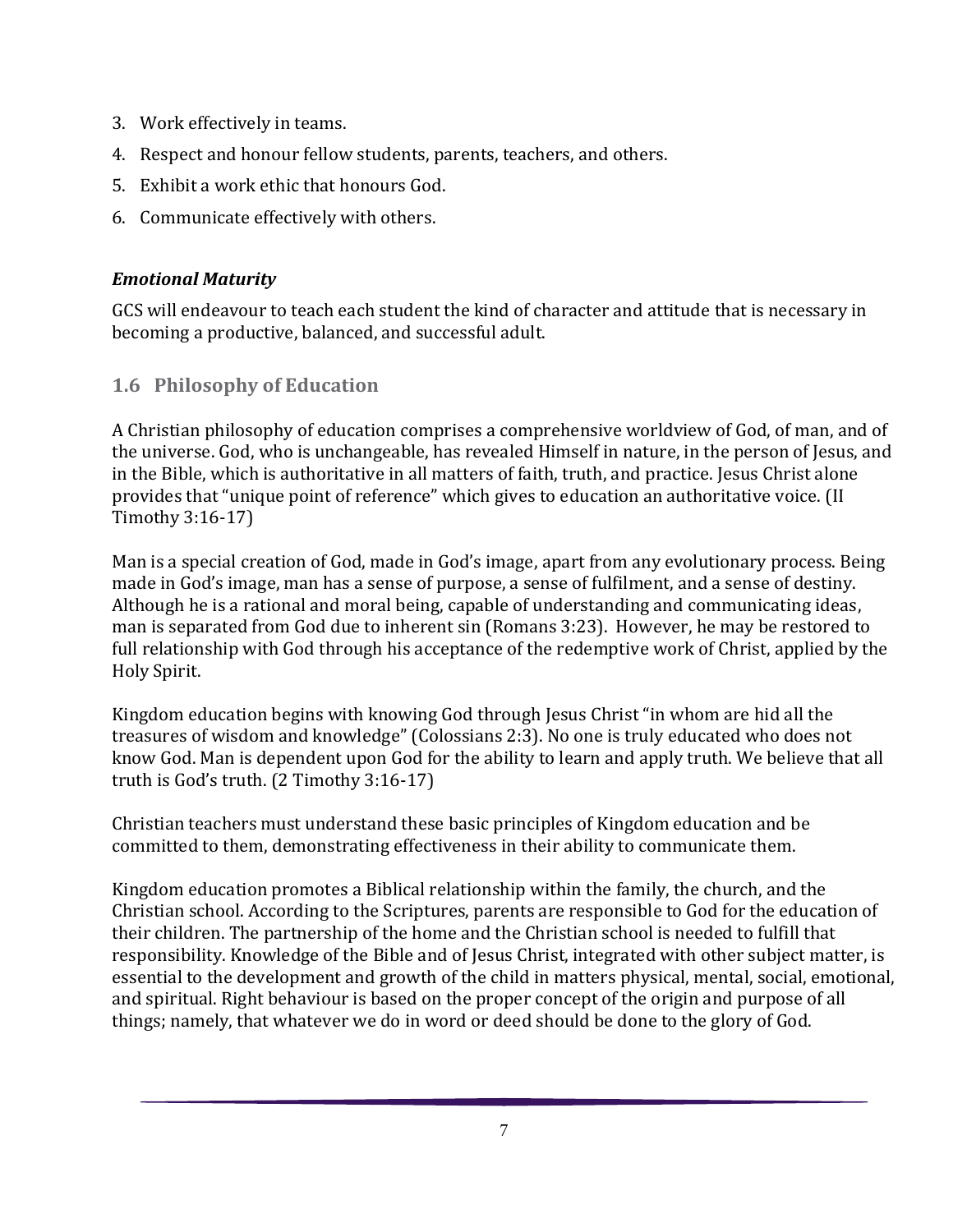## **1.7 Statement of Faith**

- 1. We believe in one God eternally existing in three persons: Father, Son, and Holy Spirit.
- 2. We believe that Jesus Christ was conceived by the Holy Spirit, born of the Virgin Mary, and is true God and true man (God-Man).
- 3. We believe that the Holy Spirit is the third person of the Trinity, one with the Father and the Son, the indweller of every believer whereby each is sealed unto the day of redemption of the body.
- 4. We believe that God is the Creator and Sustainer of all things.
- 5. We believe that Scripture of the Old Testament and the New Testament is inspired of God and inerrant in the original writings, and that they are of supreme and final authority in faith and conduct.
- 6. We believe in the existence and operating power of a real and personal being opposed to all righteousness and exalting himself against all that God is and has, the evil one called Satan, or the Devil.
- 7. We believe in a literal hell, the place of eternal punishment for the wicked dead.
- 8. We believe in a literal place called heaven where God's immediate presence is manifested, where the angels are, and where the redeemed shall ultimately be, from whence Christ descended and ascended again, where He makes intercession for the saints, and from whence He shall come to judge the quick and the dead.
- 9. We believe that God created man in His own image and in a state of innocence, but that through temptation man wilfully transgressed and became dead in trespasses and sins, whereby his posterity inherits a corrupt nature, being born in sin and under condemnation.
- 10. We believe that the Lord Jesus Christ died for our sins according to the Scripture, as a representative and substitutionary sacrifice; that He arose from the dead in His glorified body, ascended into heaven, and as our great High Priest and advocate He ever lives to make intercession for us; that all who believe on His name are justified by the blood of Christ unto eternal life through the grace of God.
- 11. We believe that regeneration is a divine and instantaneous work of the Holy Spirit whereby God imparts life to one dead in trespasses and sin. We believe that all the redeemed, once saved, are kept by God's power and are thus secure in Christ forever.
- 12. We believe that sanctification is a divine and progressive work of the Holy Spirit whereby God, upon the ground of the finished work of Christ on the cross, His present intercessory ministry and His divine Word, sets the believer apart and works out, in, and through him by means of a submissive will that which is well-pleasing to Himself through Jesus Christ. This work culminates in the redemption of the body.
- 13. We believe in the one true church, the mystical Body and Bride of the Lord Jesus, composed of believers from Pentecost to the Rapture, into which believers are baptized by the Holy Spirit. We believe that the local church is an organization composed of professing believers instituted for the purpose of fellowship, worship, and service. In the matters of administration and policy, it is self-governing.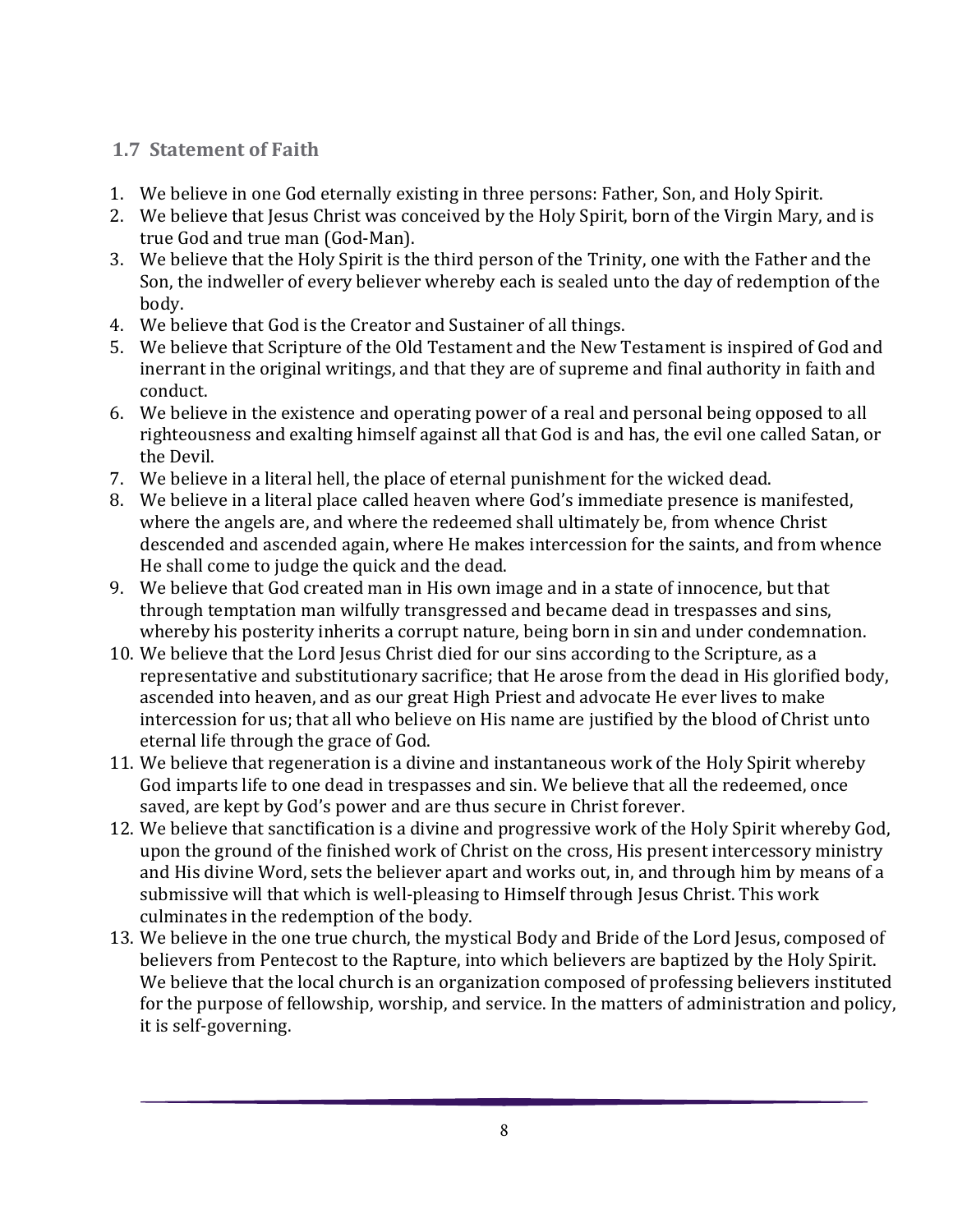- 14. We believe that Christian baptism by immersion of a believer in water in the name of the Father, Son, and Holy Spirit is the Bible mode of baptism and testifies of the believer's faith in, and identification with the crucified, buried, and risen Saviour.
- 15. We believe that the Lord's Supper is an ordinance whereby believers show forth the Lord's death till He comes.
- 16. We believe in the glorious hope of the imminent, visible, and bodily return of Christ.

#### **1.8 Core Values/Lifestyle Standard**

All members of the board, administration, and staff of Grace Christian School believe the Bible is the written Word of God and without error in all its teachings (2 Timothy 3:16-17). Because of our understanding of the Old Testament and the New Testament, our school teaches these core family/lifestyle values:

- 1. It is unacceptable for Christians to teach hatred against any group or individual (Matthew 7:1, 12; Leviticus 19:18).
- 2. Human life begins at conception. An unborn child at any stage of development is a human being and should be treated as such (Genesis 1:26-27; Psalm 139:13-16).
- 3. Gender is biologically determined as male or female based on physical differences at birth or, when necessary, at the chromosomal level (Genesis 1:26-27, 5:1-2).
- 4. Marriage is an exclusively heterosexual institution involving one man and one woman (Genesis 2:23-24; Leviticus 18:22; Romans 1:26-27). Extramarital sexual intimacy, heterosexual or homosexual, is morally wrong. (1 Corinthians 6:18; Hebrews 13:4).

#### **1.9 History**

On August 11, 1977 Grace Baptist Church was incorporated; in the articles of incorporation was an allowance for both a kindergarten and Christian day school program. Grace Kindergarten began in the fall of 1978, and Grace Christian School began in September 1980 with thirty-two students from grades K-6.

The school has grown through diligent prayer, sacrifice, and the efforts of many dedicated people. GCS graduated its first high school class in 1987. In 1990 GCS became a member school of the Association of Christian Schools International (ACSI).

In 1992, seven new classrooms were added to the facility to accommodate the increasing enrollment and to provide better facilities. In 2002, an expansion added four classrooms, a library, and a science lab. In 2018, an large elementary wing added 8 classrooms, a new entryway/atrium, and a staff parking lot.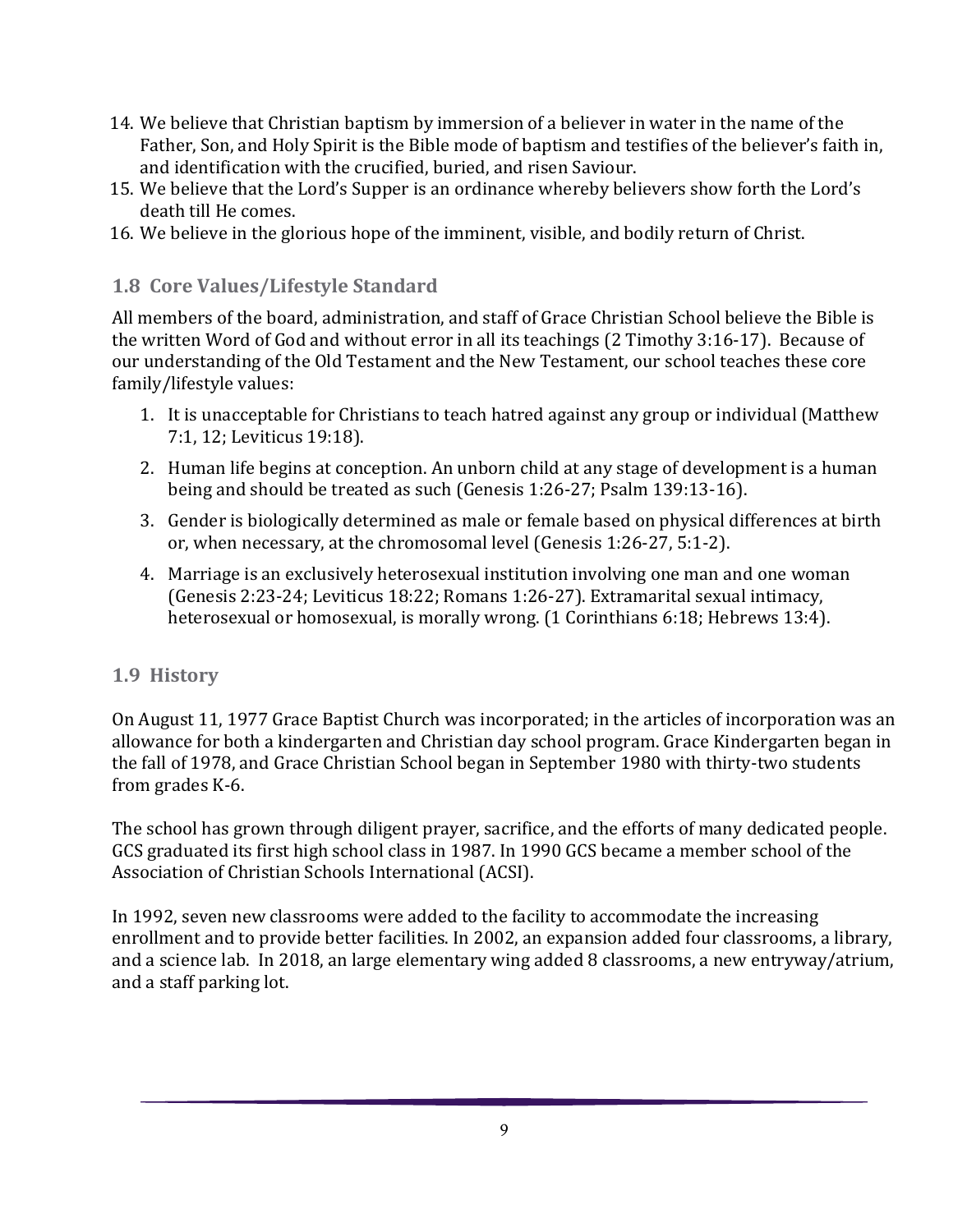Since its founding, many children and their family members have been led to a personal relationship with Jesus Christ through the school. Today our graduates attend various major universities worldwide and serve in many important roles of society.

## **1.10 Organization**

Grace Christian School (GCS) is a certified private school under the Department of Education in the province of Prince Edward Island and is also certified by the Association of Christian Schools International (ACSI). GCS is a division of Grace Baptist Church (GBC) and is operated under the church's deacon's board; a School Committee elected annually by the church membership aids in the function of the school. The school principal/head of school is an ex-officio member of the GCS Committee and an elder of GBC.

The principal/head of school is responsible for the daily operation of the school.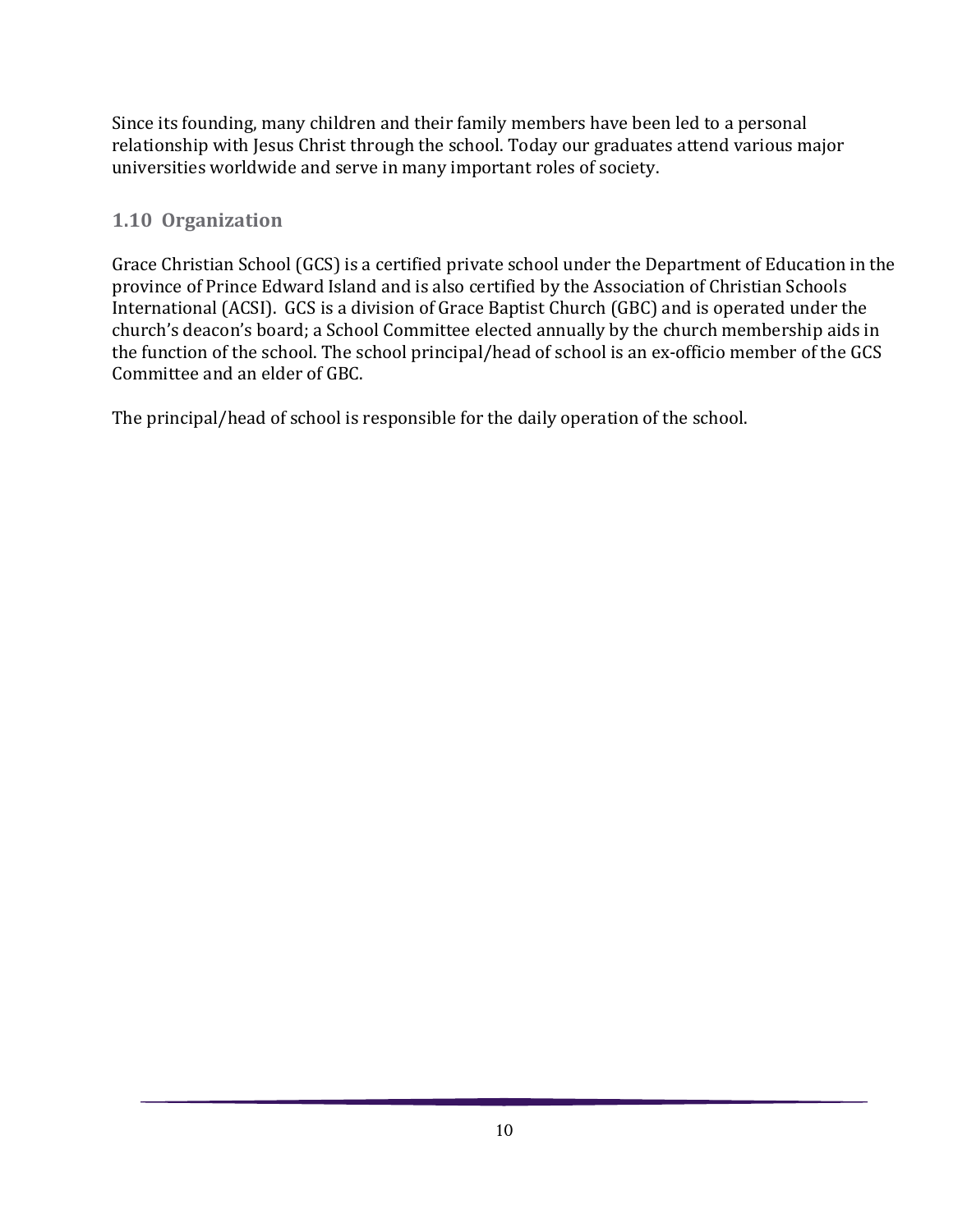# <span id="page-10-0"></span>**2. General Information**

## **2.1 Admission Requirements**

Grace Christian School welcomes students and families from all backgrounds that meet the academic entrance requirements, have the potential to complete our standard and enhanced curriculum, wish to be engaged in a critical thinking educational platform taught in a manner consistent with a Biblical worldview, and agree to abide by the school policies (including the GCS handbook and the GCS Parent Commission).

Due to limited resources, Grace Christian School is not equipped to handle students with special needs; however, special consideration may be given by the principal on an individual basis.

## **2.2 Acceptance**

Acceptance is contingent upon the application, the results of an interview, and an examination of previous student records. Student(s) may be accepted at grade level, placed at a lower grade level, accepted on probation, or not accepted.

## **2.3 Age Requirements (Provincial School Act)**

**Kindergarten:** Five years of age on or before December 31 of the current school year.

## **2.4 Withdrawal**

Withdrawals must be made by the parent through the school office. Student records will not be released until all financial obligations are paid and all textbooks and materials have been returned. A family that withdraws their child after September 30th will be charged an additional two months' tuition payment.

After July 1, no portion of fees paid for the upcoming school year will be refunded in the event of an International/ESL student's absence, withdrawal, change in status, or dismissal from Grace Christian School.

## **2.5 Suspension or Expulsion**

A student will be expelled from GCS when he is found to be out of harmony with the rules and policies of the school (not cooperating with the overall purpose and program of the school). Attitude or lack of effort may make it inadvisable for the student to remain or when a parent/guardian does not cooperate with school staff or administration. Additionally, when a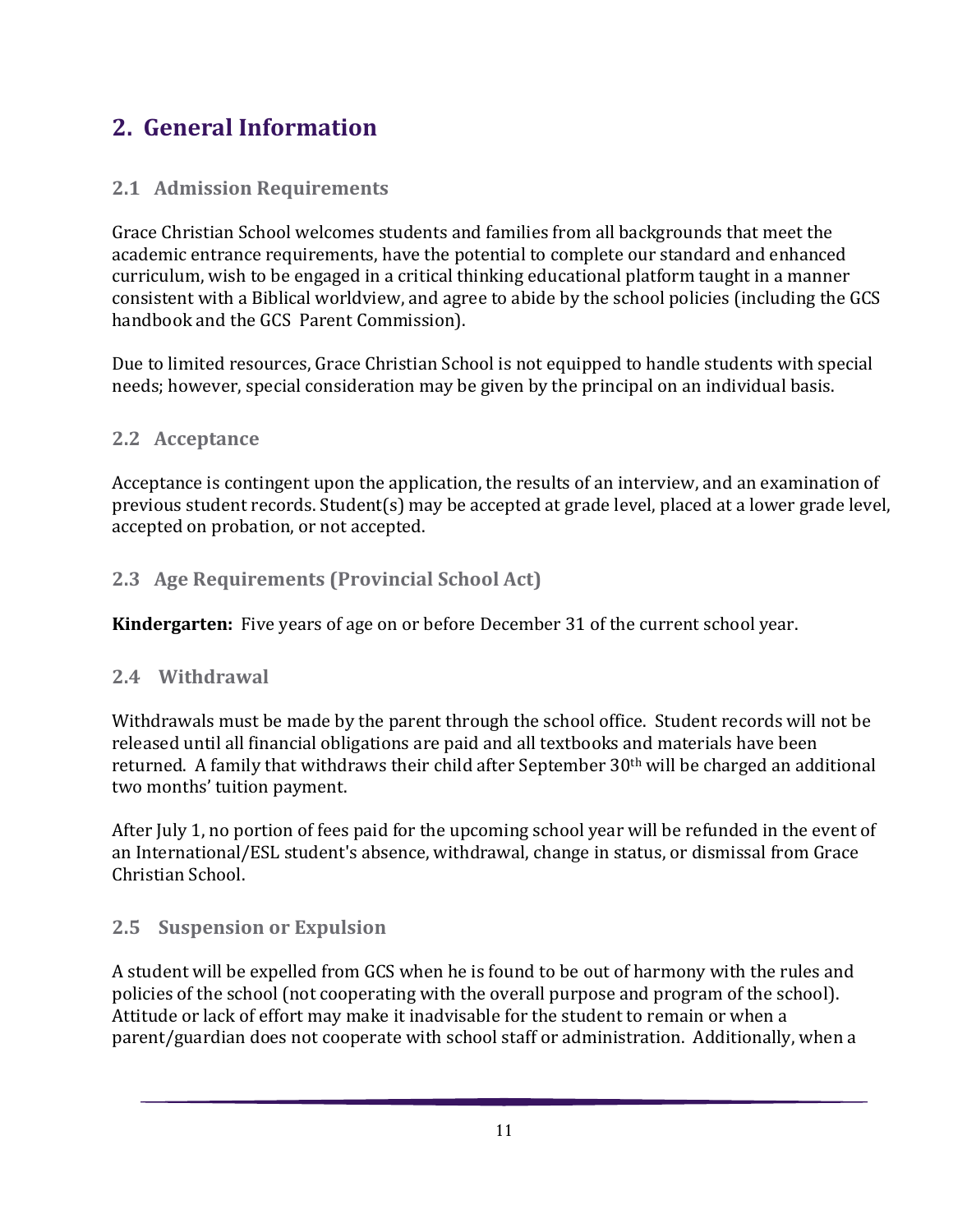parent/guardian behaves in a manner that is a threat to the physical or emotional wellbeing of the staff or students, GCS reserves the right to restrict the parent/guardian from school property.

## **2.6 Reinstatement**

Any student expelled from GCS will not be considered for re-enrollment for the current school year. Parents must meet with the principal before re-enrollment will be considered for the next school year.

## **2.7 School Hours**

School hours are from 8:45am to 2:45pm for grades JK-6 and from 9:00am to 3:00pm for grades 7- 12 each day. The school doors are opened at 8:35 am and are closed at 3:15pm. Students should arrive at school at least 5 minutes prior to their scheduled start time. Lunchtime is from 12:15pm to 12:55pm for grades 7-12 and 12:15pm to 12:55pm for grades JK-6 in each home room classroom. Parents are responsible for supervision after 3:15pm. If your son/daughter is on the school property for an unsupervised activity after 3:15pm, the school is released from any liability for injury or disability incurred.

Teachers have responsibilities during school hours. If you need to see the teacher, please make arrangements through the school office or email the teacher directly. School-related issues should be addressed by the parent to the teacher in person. Please do not contact teachers at home.

## **2.8 Calendar**

The school calendar is available on the school website and includes the school program for the year.

## **2.9 Cancellation and Delays**

The school will follow the PEI Public Schools Branch announcements for school cancellations due to weather or road conditions. It also follows the Colonel Gray and Charlottetown Rural families of schools for weather-related closures or delays. GCS families can opt-in to a text message option for school delays and closures upon request (details are sent to families near the beginning of the school year).

## **2.10 Teacher Standards and Qualifications**

All of the teachers have a personal relationship with Jesus Christ and dedicated to serving the Lord through the ministry of teaching. Teachers must meet the requirements of the Department of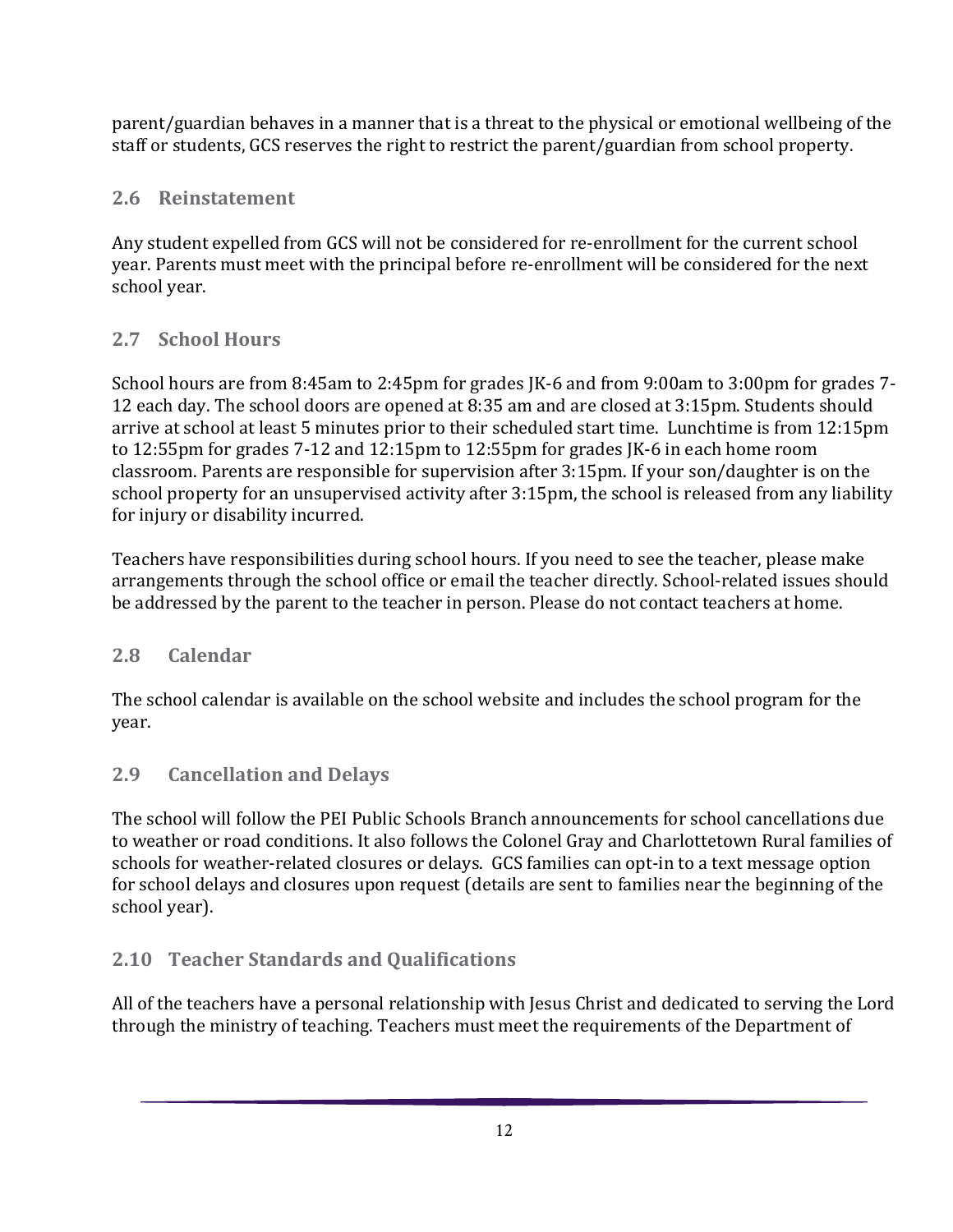Education of P.E.I. Private School Act. In the case of Junior Kindergarten, an approved licence, as outlined in The Child Care Facilities Act, must be obtained.

## **2.11 Curriculum**

Grace Christian School uses curriculum materials that agree with its philosophy of education. While GCS uses a variety of curriculum publishers and resources, it teaches all content from a Biblical worldview.

## **2.12 Conflict Resolution**

Occasionally during the school year, misunderstandings or problems arise between people. This is often the result of poor communication between those involved.

GCS has adopted a policy to handle these situations. **Matthew 18:15-17** explains how people are to deal with one another when problems arise. All questions, problems, or concerns should be brought to the person(s) involved **first** before anyone else is involved. If the situation is not cleared up at this level through direct contact, the individual must meet with the principal and the teacher to discuss the situation.

Failing to follow this Biblical principle and discussing the situation with other parents generally results in misinformation and disharmony. When a parent/guardian behaves in a manner that is a threat to the physical or emotional wellbeing of the staff or students, GCS reserves the right to restrict the parent/guardian from school property.

#### **2.13 Lunch**

Students need to bring their own lunches to school. Lunch time will be supervised by a staff member. Depending on the availability of parent volunteers, a weekly lunch program may be offered. Additionally, milk may be purchased weekly.

## **2.14 Library**

The school library exists to provide an opportunity for the students to read for recreation and information. Materials are divided into age-appropriate fiction sections and other categories such as biography, classics, or information. Classes have access at least once a week. The times are posted in the classrooms in September of each school year.

## **2.15 School Parking**

Extreme caution should be observed at all times while driving on campus. When picking up or dropping off students, please drive your car through the pick up/drop off lane in the main parking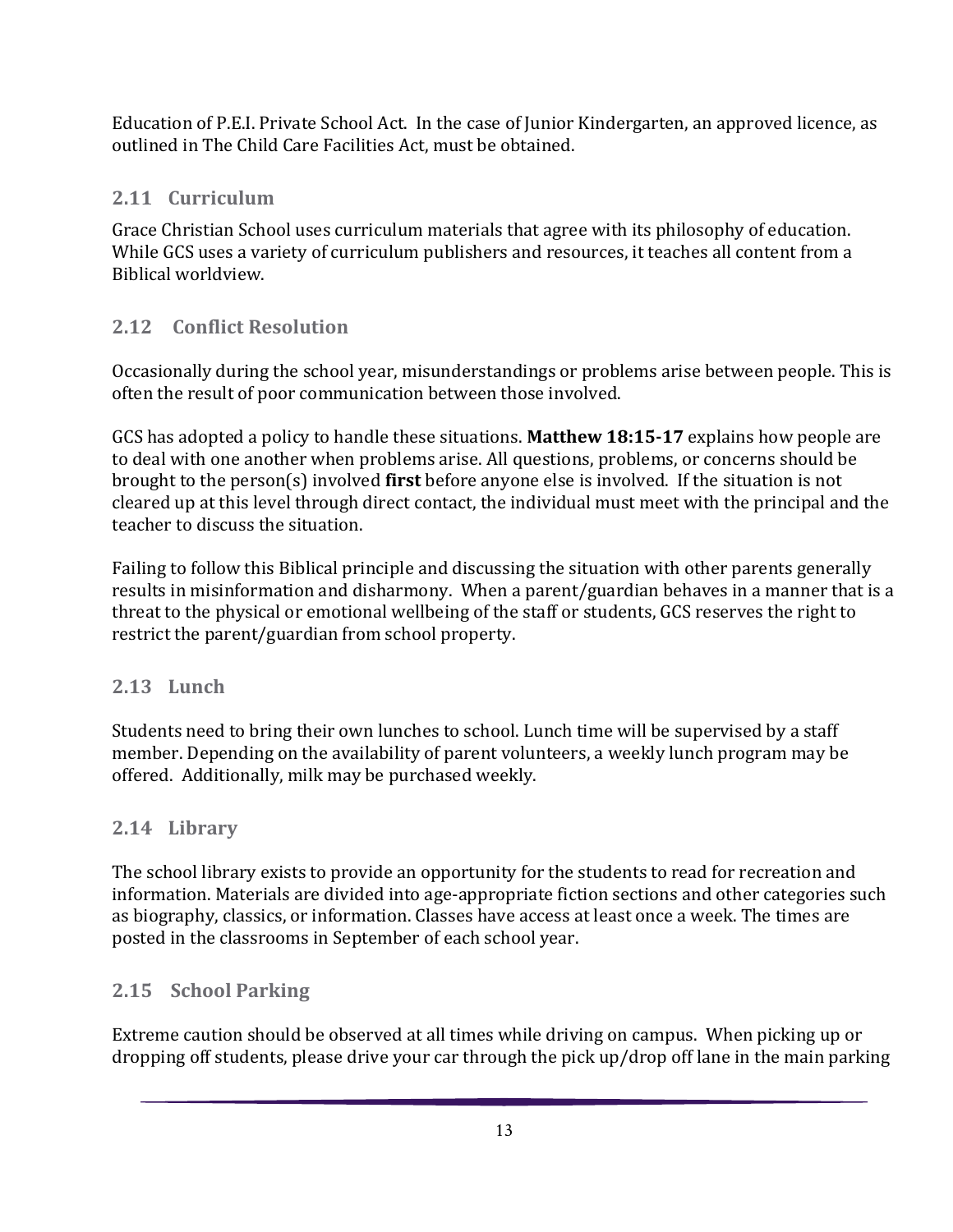lot. Please follow the parking lot procedures and attendant to maintain student safety. Once your children are in the vehicle, proceed carefully out of the parking lot. This will ensure safety for the students who are exiting the school to the parking area and for those who walk home.

# <span id="page-13-0"></span>**3. Home-School Relations**

## **3.1 Parent/Teacher Conferences**

Scripture supports the responsibility of parents in the education of their children; therefore, Grace Christian School acknowledges the importance of parents and school staff working together to maximize the academic and social growth of the child. In order to facilitate communication and foster this partnership, Parent/Teacher Conferences are scheduled three times per year, following the issuing of report cards at the end of the first, second, and third quarters. The staff of Grace Christian School strongly recommends that parents make time to attend at least one of these sessions each school year to stay connected with the school.

Conference scheduling will be conducted online approximately one week before the scheduled conferences (detailed instructions will be emailed to each parent). In order to provide as many parents as possible with the opportunity to see their child's teacher(s), appointments are scheduled in ten-minute intervals. In order to respect those individuals who have made appointments, conferences must be limited to the allotted time and unscheduled visits cannot be allowed since even a brief conversation will disrupt the anticipated order.

Scheduled Parent/Teacher Conferences are intended to be routine reviews of student performance in which the education partners discuss how they can work together to enhance academic success. If concerns or issues arise between these opportunities, the parent should immediately set up an appointment with the teacher to discuss them. This will prevent festering frustration and facilitate the timely resolution of a problem. In the rare event that the meeting of a teacher and parent does not resolve an issue, another appointment will be scheduled to include the principal.

As with any meeting of professionals, an attitude of respect will be maintained at all times. Aggressive behaviour, verbal assault, and/or harsh disparagement of anyone toward school staff will not be tolerated.

## **3.2 Parent Information Sessions**

Information sessions are scheduled by the administration to share school vision, policies, and procedures with parents and to establish parent-school partnership.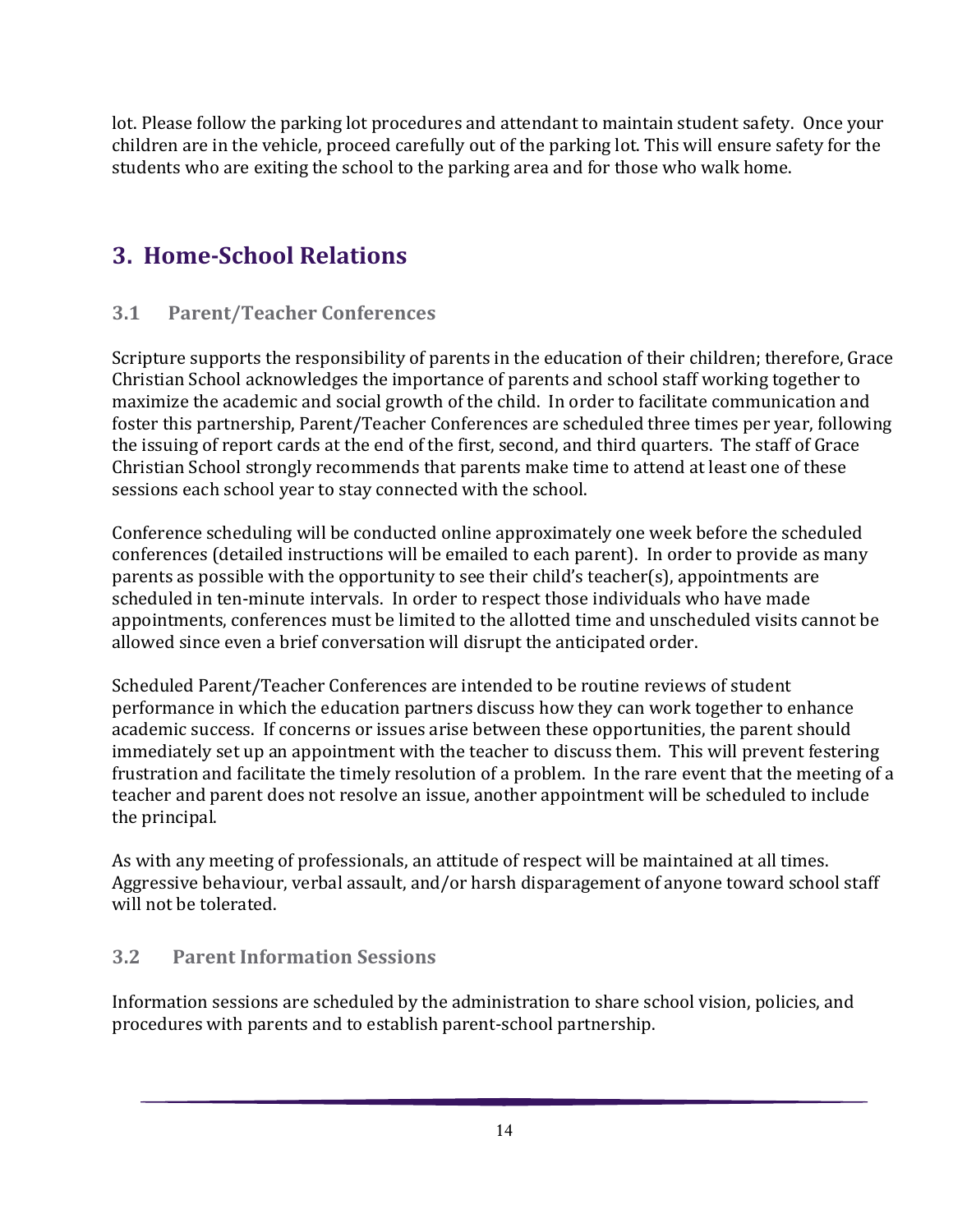In September, parents of new students are invited to meet with school staff in their classrooms to discuss their child's transition to the school and clarify any concerns they may have.

In the spring, the principal will send out information regarding the following school year. Topics discussed include school vision, tuition, financial support and fund-raising, staffing and curriculum.

## **3.3 Communication**

GCS communicates with parents via the following means: email, school management software, and social media.

#### **3.4 Special Programs and Assemblies**

Occasionally, the availability of special speakers, films, or programs of significant spiritual, academic, or cultural value will be presented. Parents are invited and encouraged to attend these programs. Students are expected to attend the following special events, except for special exemption from the principal: Christmas Program (elementary students), Grade 12 Graduation (grades 11-12 students), School Closing (grades 1-11).

## **3.4 Caregiver Expectations**

Parents/legal guardians have the primary responsibility for the care, well-being, education, discipline, and counselling of their children. It is with this is mind that GCS students are not permitted to attend GCS while living outside of their parents/legal guardian's home, whether as a Canadian citizen, permanent resident, or international student, regardless of the student's age. Students may not live alone or without parental/legal guardian supervision for any length of time as a student of GCS.

All students, regardless of citizenship status, must live with their parent/legal guardian or an approved GCS homestay family. GCS chooses hosts who will provide the same Biblical values, caring environment, and personal attention they would ask a host family to provide for their own children: a comfortable, healthy, and supportive home that promotes cultural understanding and provides opportunities for learning, growth, and development.

Students, regardless of citizenship status, that are in need of a short-term (no more than 3 months) homestay must:

- Notify the school
- Stay with an approved GCS home stay
- Have a letter of permission from their parent/legal guardian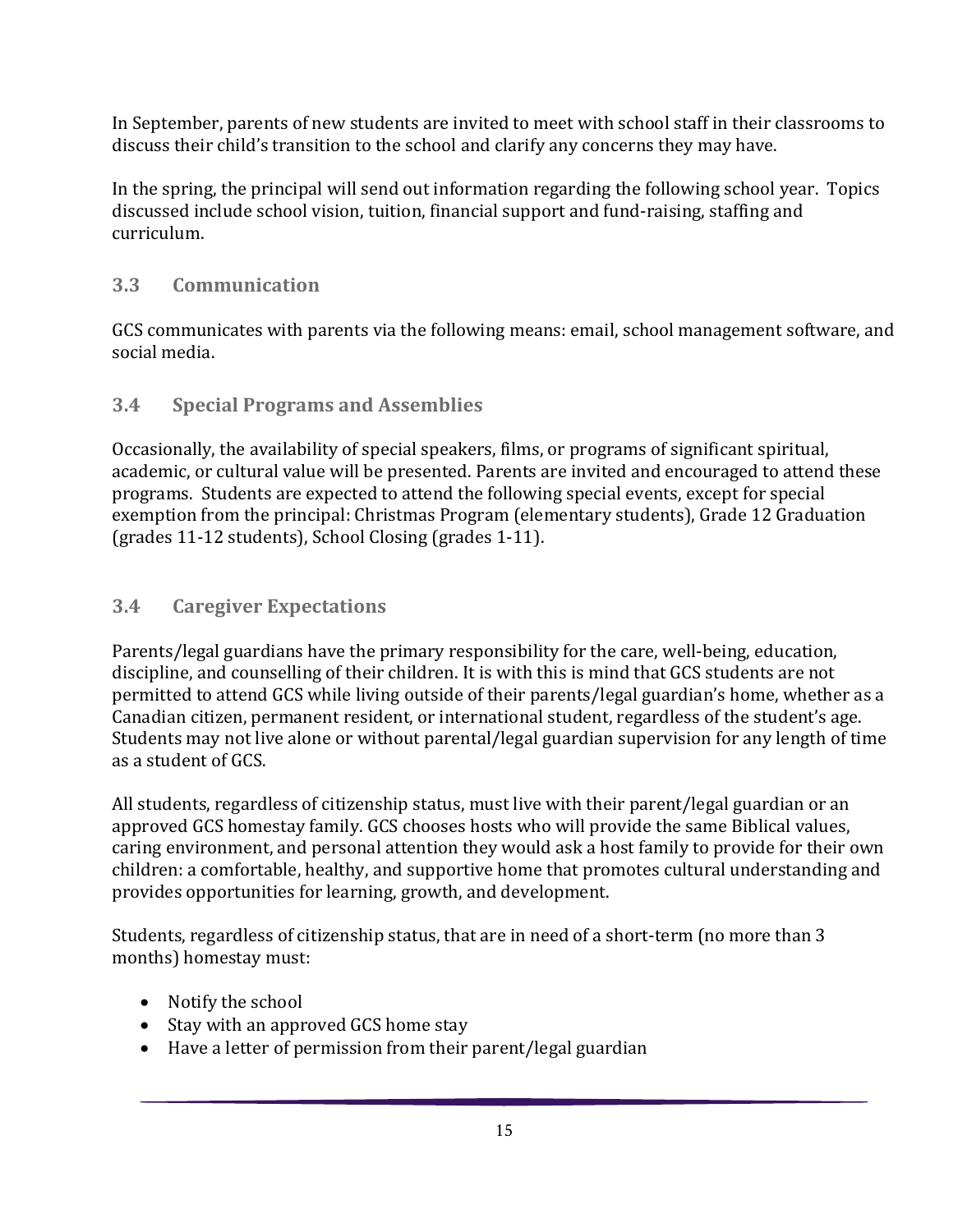• Pay an additional GCS school fee of \$500 per month for added responsibility of the school and staff (in addition to the homestay fee).

# <span id="page-15-0"></span>**4. Reporting**

## **4.1 Student Records**

The school maintains a permanent student record for all Grace Christian School students. Records of grades and standardized test scores make up most of the content in these files. Grace Christian School will release a copy of these files only at the request of the student's new school when moving to another school. Confidentiality of these files will be maintained. Records and/or transcripts will not be released when a student's tuition is not paid in full.

## **4.2 Report Cards and Grading**

Report cards will be issued at the end of each grading period. Report card forms must be signed by the parent and returned promptly.

All entries made by the teacher on a student's report card are made after careful evaluation of classroom learning, attitudes, and effort. Please discuss each report with your child carefully. Grades should be guides in learning rather than goals for learning. Often, far too much emphasis is placed on grades. Grades are merely indicators of present achievement and not indicators of a student's ability to learn.

In addition to the standard grades, comments indicating effort and conduct will be given. Progress reports (test folders) are sent home weekly in the elementary; the high school students can review their grades through My School Management.

If, due to absences, a student has not completed or has missed assignments or evaluations by the end of the grading period, the student will receive an incomplete (I) on the report card.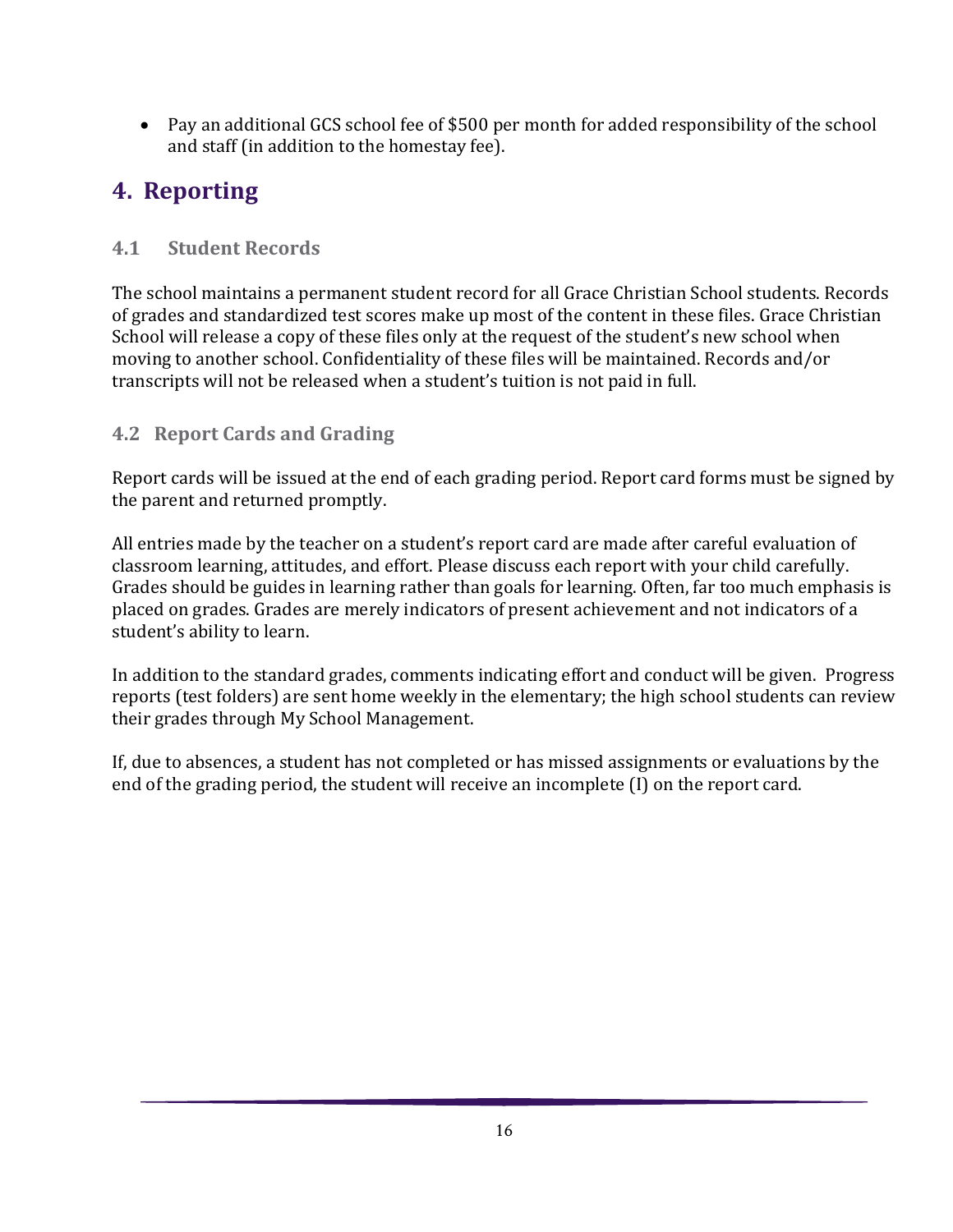| Grades 1-3 | <b>Grade Scale</b> | Grades 4-12 | <b>Grade Scale</b> |
|------------|--------------------|-------------|--------------------|
| $97 - 100$ | $A+$               | $97 - 100$  | $A+$               |
| $94 - 96$  | $\mathbf{A}$       | $94 - 96$   | $\mathbf{A}$       |
| $90 - 93$  | $A-$               | $90 - 93$   | $A-$               |
| $87 - 89$  | $B+$               | $87 - 89$   | $B+$               |
| $84 - 86$  | B                  | $84 - 86$   | $\mathbf{B}$       |
| $80 - 83$  | $B-$               | $80 - 83$   | $B -$              |
| $77 - 79$  | $C+$               | $77 - 79$   | $C+$               |
| $74 - 76$  | $\mathsf C$        | $74 - 76$   | $\mathsf{C}$       |
| $70 - 73$  | $C -$              | $70 - 73$   | $C -$              |
| $60 - 69$  | D                  | $67 - 69$   | $D+$               |
| 69 or less | Fail               | $64 - 66$   | D                  |
|            |                    | $60 - 63$   | $D -$              |
|            |                    | 59 or less  | Fail               |

## **4.3 Promotion and Retention**

Students in grades 1-3 must earn a 70% average in a subject in order to receive a passing grade. Any student in these grades who do not meet the requirements in a core subject (reading, phonics, spelling, and math) may be retained.

Students in grades 4-12 must earn a 60% average in a subject in order to receive a passing grade. In grades 4-9, a student who fails three academic subjects will be retained in the same grade or will not receive an enrollment offer for the subsequent school year. Students must pass their Bible/Christian Ethics course. Students in grades 10-12 must earn 60% in a subject in order to receive a course credit.

Students who participate in the GCS English as a Second Language Program must meet the required outcomes and tests to move into the GCS mainstream academic program.

## **4.4 Senior High Graduation Requirements**

In order for students to graduate from GCS, students must have a minimum of 20 credits. Five of the credits, one of which must be English, must be at the grade 12 level. The normal course load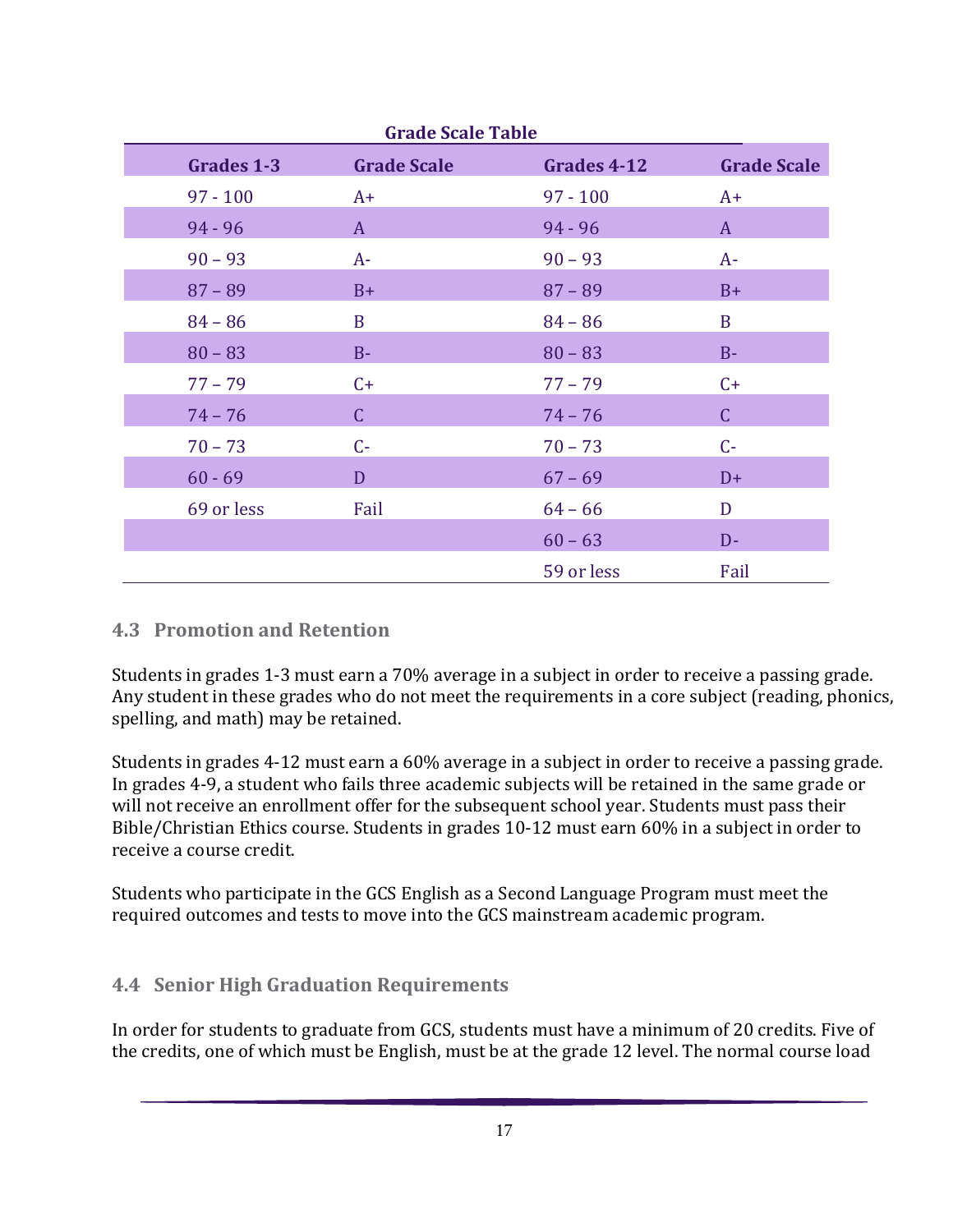for students at GCS in grades 10-12 is 8 credits per year. Therefore, GCS students typically graduate with 24 credits. Senior high minimum compulsory credits includes 3 language credits, 2 social studies credits, 2 mathematics credits, and 2 science credits, in addition to CEO401A, PED401A, and a designated "creative" course. GCS students must also earn all 3 Christian Ethics credits to graduate.

## **4.5 Tests and Exams**

It is the responsibility of the student to make up all quizzes or tests missed. This will have to be completed as prearranged with the teacher. Students writing exams cannot be late or miss a midterm or final exam except in cases of severe, extenuating circumstances.

In an effort to allow students to concentrate on exam preparation, teachers in grades 7 -12 will not schedule tests in courses that have a midterm or final exam on the three calendar school days prior to the beginning of the applicable exam schedule. For instance, if exams begin on Monday the 15th, no tests will be scheduled on the previous Wednesday the 10th, Thursday the 11th, or Friday the 12th.This provision does not apply to quizzes or evaluation given as part of an exam. Students can expect to have course instruction and homework assignments as usual within this three day period.

## **4.6 Honour Roll**

To qualify for the "A" honour roll, a student must have a 90% average or above for the entire year and no failure at the end of the year. To qualify for the "B" honour roll, a student must maintain an average of 80% or above and no failure at the end of the year.

#### **4.7 Junior High Final Exam Exemptions**

Exemptions are a privilege, not a right. Students in grades 7-9 may be exempt from writing the final exam in a subject if they meet the following minimum requirements:

- achieving at least 90% in that subject
- missing no more than 10 classes in that subject
- submitting all major assignments on time
- not being late to homeroom more than 8 times (affects all subjects)
- demonstrating a consistent conscientious effort in assignments, tests, and classroom work and showing a consistently positive attitude.

Personal trips count as absences and declared snow days are not counted as absences. Please note that students who have been placed on Step 2 of the discipline program are not eligible for exemptions.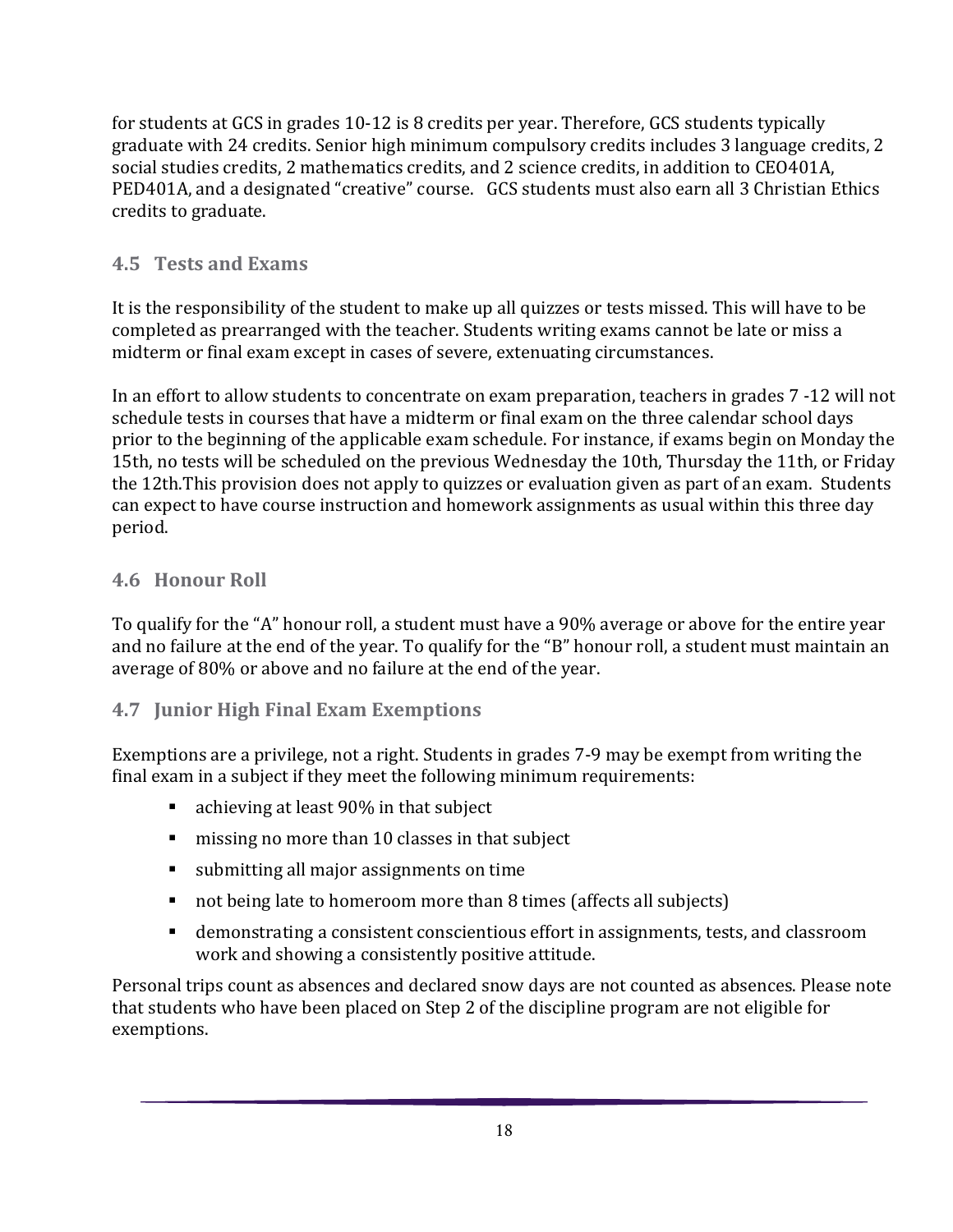Exemptions will be announced prior to final exams.

#### **4.8. Senior High Final Exam Exemptions**

This exam exemption policy is a strategy to reward diligence in the performance and completion of daily work, responsibility in meeting assignment criteria and deadlines, and consistency in attendance.

This policy applies to high school courses where final exams are used as a part of student assessment. It is understood that an exam exemption is a reward for students who have met the criteria set out in this policy.

To qualify for an exemption the student must meet each of the following criteria:

- 1. The student must demonstrate respect for and compliance with school policies and procedures. The principal has the right to veto an exemption if the behaviour of the student is not acceptable, specifically if the student has reached Step 2 of the discipline plan.
- 2. The student can have no more than eight (8) absences in a given course. An absence is defined as missing more than 50% of the scheduled class. Classes missed will be counted as absences unless:

(a) an extended absence due to sickness or hospitalization is verified by a doctor's note, or

(b) the absence is approved by the principal as a school event. e.g. track meet, science fair, etc.

- 3. The student can be tardy no more than four (4) times per school year to a given class and no more than six (6) times per school year to homeroom (missing homeroom and being present for first class results in a "tardy" in homeroom).
- 4. The student can miss no more than four (4) homework assignments per subject per school year.
- 5. The student must submit all major graded assignments, (term papers, book reports, projects, etc.) at the prescribed time on the due date. If the student is absent on the due date, the absence must be explained by a parental note and the assignment must be turned in to the subject teacher before 9am on the first day of the student's return to school.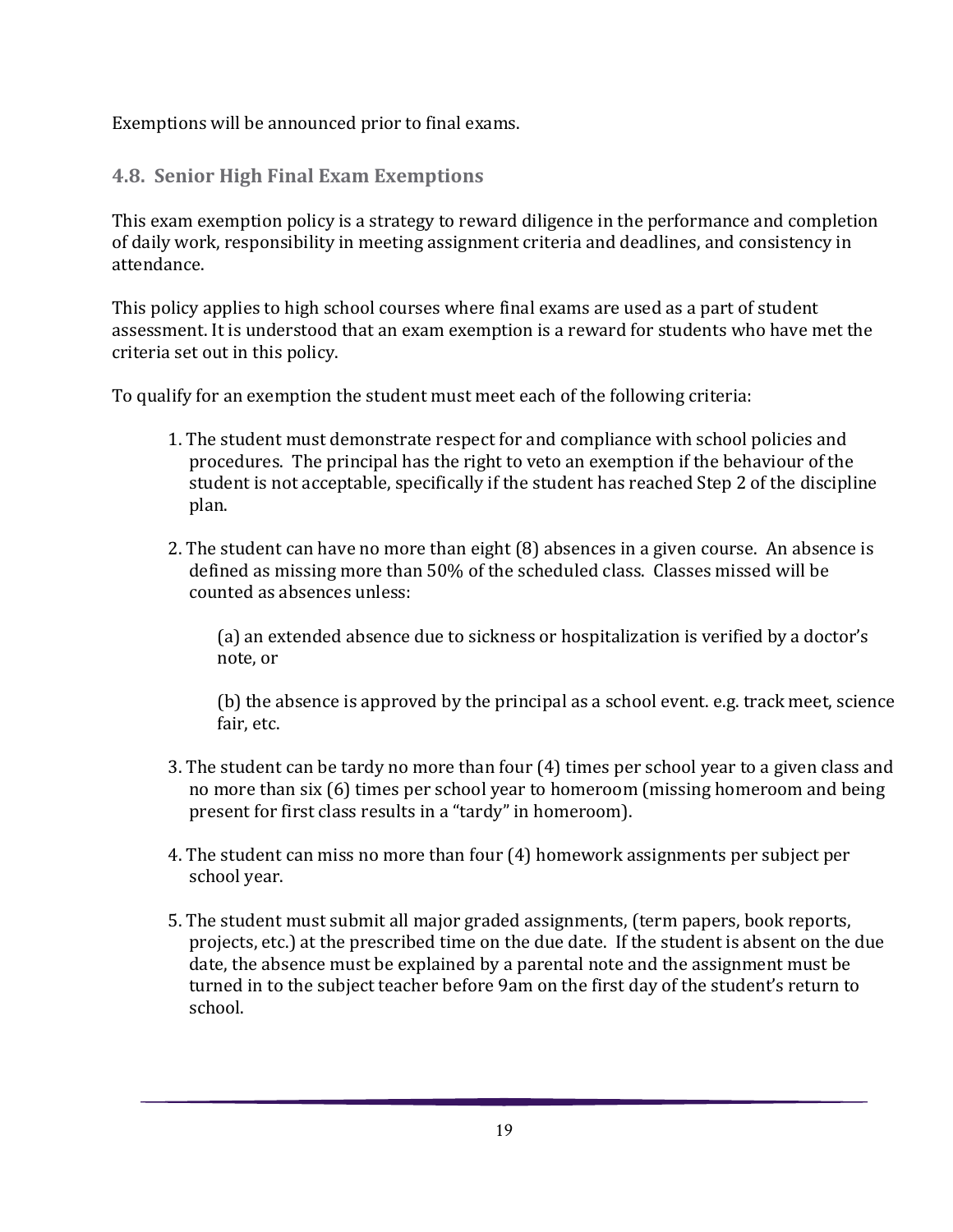6. The student must achieve an average of at least 80% (as calculated to the nearest tenth of a percent) in a given course.

Missing a major assignment deadline or more than four (4) homework assignments in a single subject or being late to homeroom more than six (6) times in the school year will result in the loss of the exemption privilege in all subjects.

Absences and grade average will be considered for exemption per subject.

#### **4.9 Awards and Scholarships**

The Ambassador Award is the highest honour given by Grace Christian School and goes to the student considered the best example of overall spiritual, academic, and/or athletic qualities. The Governor General's Award goes to the graduating senior with the highest combined academic average for grades 11 and 12. The Jason Biech Legacy Award goes to the student who embraces the culture and vision of GCS through a lasting legacy of leadership. The Laura Mattson Sports Award goes to the top male and female athletes in junior and senior high school. The Dave Wessel Science Award is presented to the Junior and Senior High students who excelled in Science. The Neil Thompson Social Studies Award is presented to the student who shows keen interest in the social sciences. The Anne Laird Award is presented to the student who best exemplifies school spirit. The Dr. Susanne Huizing Scholarship for English Language Learners goes to the student who overcomes a language barrier to impact the school community. The Pamela Thompson Mathematics Award is presented to the junior and senior high students who demonstrate keen interest and ability in the field of mathematics. The Landmark Valuation Award is presented to the student who articulates an academic defence of the Biblical worldview of creation versus evolution. The Myrna O'Connor, Heart of Service, and Faithful Steward Scholarships are awarded to graduates. Students can also qualify for external bursaries and scholarships.

#### **4.10 Supplementary Exams**

High school students (grades 10-12) who have failed to meet the requirements to receive their credit may, at the discretion of the teacher in consultation with the principal, be granted the privilege to write a supplementary exam. To qualify for the supplementary exam, the student must have attained a minimum mark of 50% on the final exam and shown consistent diligence in class and the completion of assignments. Students who are successful in the supplementary exam will receive a maximum mark of 60%, the required mark required to obtain a credit in a course at Grace Christian School.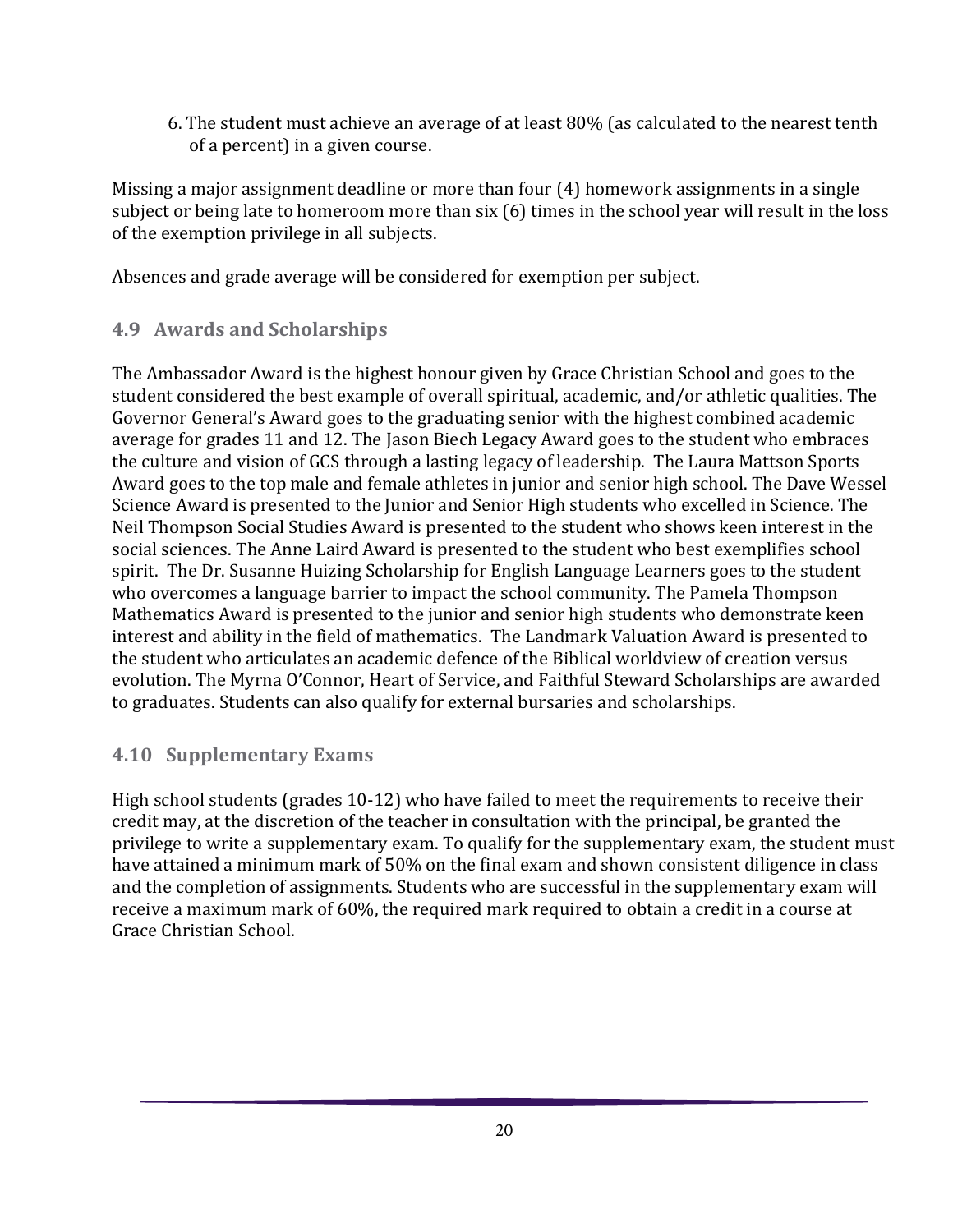## **4.11 Standardized Testing**

All students from grades K-12 will be given tests every other year that compare their academic achievement with those from across the nation. These tests will be administered periodically at the discretion of the principal. All students are expected to participate.

# <span id="page-20-0"></span>**5**. **Student Expectations**

## **5.1 Philosophy and Objectives**

At Grace Christian School, we show respect, take care of our school, are polite and helpful, are prepared, and respond when directed.

During school hours and at after-school activities, students are expected to respond to faculty and supervisory staff members with obedience in action and respect in attitude. Any failure to maintain a Biblical attitude of respect and obedience toward school authority which manifests itself in improper behaviour will result in disciplinary action.

Each student is expected to avoid practices that would cause the loss of his testimony, bring disharmony to the school community, or bring reproach to the Lord Jesus Christ, his parents, or this school.

At GCS, we expect students to show respect for God, country, family, faculty, fellow students, guests, and all other stakeholders. Therefore, lying, cheating, stealing, profanity, disrespect, disharmonious behaviour, immorality, or illegal activities will not be tolerated. Plagiarism (the act of taking another's work and claiming it as one's own) shows disrespect for another's own thoughts and ideas and as such will be dealt with under the GCS Ethical Writing Standards. Attendance at GCS is a privilege and not a right. Constructive suggestions are always welcome but griping will not be tolerated. Students who are not interested in a Christian education and who have no intention of being submissive to God's will or the authority of the school will be dealt with directly.

#### **5.2 Dress Code**

The governing principle of our dress code is **modest, clean, neat, and appropriate.**

So that parents have a better understanding of the dress standard at Grace Christian School, the general guideline for elementary school is **CASUAL DRESS**, and for high school it is **BUSINESS CASUAL DRESS.**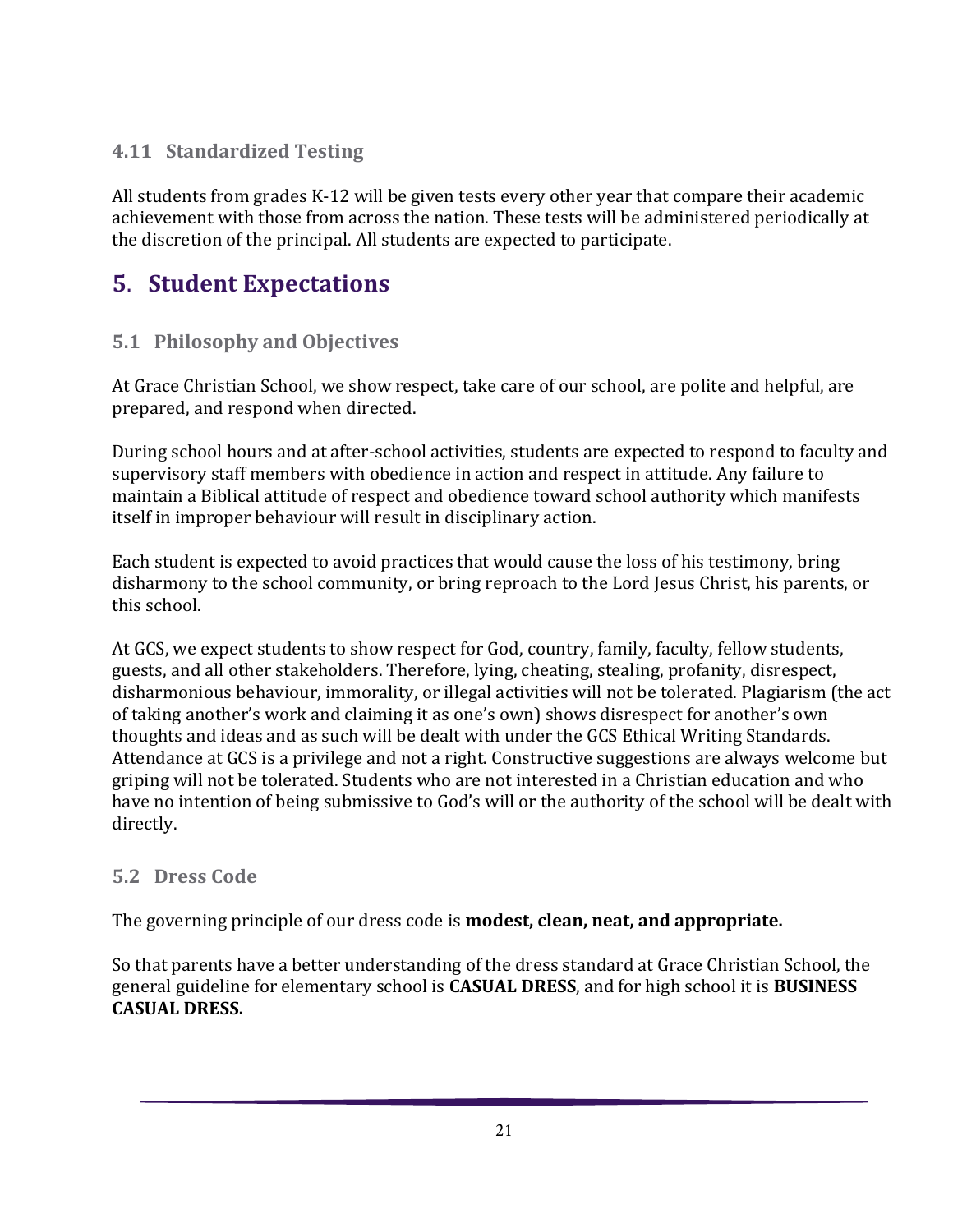To promote school spirit, students are encouraged to purchase and wear our GCS-branded apparel. These t-shirts, polo shirts, sweatshirts, and hoodies may be worn on any school day, with the possible exception of certain special events. Because of the casual nature of these items, they may be worn with jeans if desired by both elementary and high school students, providing the jeans meet the overall dress code requirements of "modest, clean, neat, and appropriate" (i.e. no rips/tears). In grades 7-12, sweatpants/gym pants, outerwear (jackets), and hats may not be worn in class.

All clothes are to fit properly and are not to be worn when they are either too tight or too loose. No one should ever see a student's underwear at school - this includes being able to see underwear through clothing worn over it.

Outerwear is not to be worn in class. In times of cold weather, students should wear a sweater if they are not dressed warmly enough already.

All clothing is to be free of any rips, tears, or holes.

Boys are not permitted to wear hats indoors.

#### **5.3 Elementary School Dress Code (Grades 1-6)**

Elementary clothes are to be **modest, clean, neat, and appropriate.** Clothes with a rebellious or negative message are considered dress code violations. Shorts are permitted when appropriate for the weather. Shorts and skirts must not be shorter than just above the knee. Girls are permitted to wear sleeveless shirts as long as the straps are wider than three finger widths (please, no shirts with thin spaghetti straps). Clothing not permitted in the elementary includes pyjamas and tank tops.

#### **5.4 High School Boys Dress Code (grades 7-12)**

In keeping with business casual attire, boys are to wear cotton pants such as Dockers or cargoes.

Boys are to wear collared shirts (golf shirts, button-up shirts, etc) or sweaters.

Clothing that does not fall under "business-casual" includes jeans, sweatshirts (including hoodies) or sweatpants, t-shirts (long or short-sleeved,) athletic wear, pyjamas, fleeces, and other outdoor jackets. The exception is clothing bearing the GCS logo.

Dress shorts are permitted when weather is appropriate. Shorts must not be shorter than just above the knee.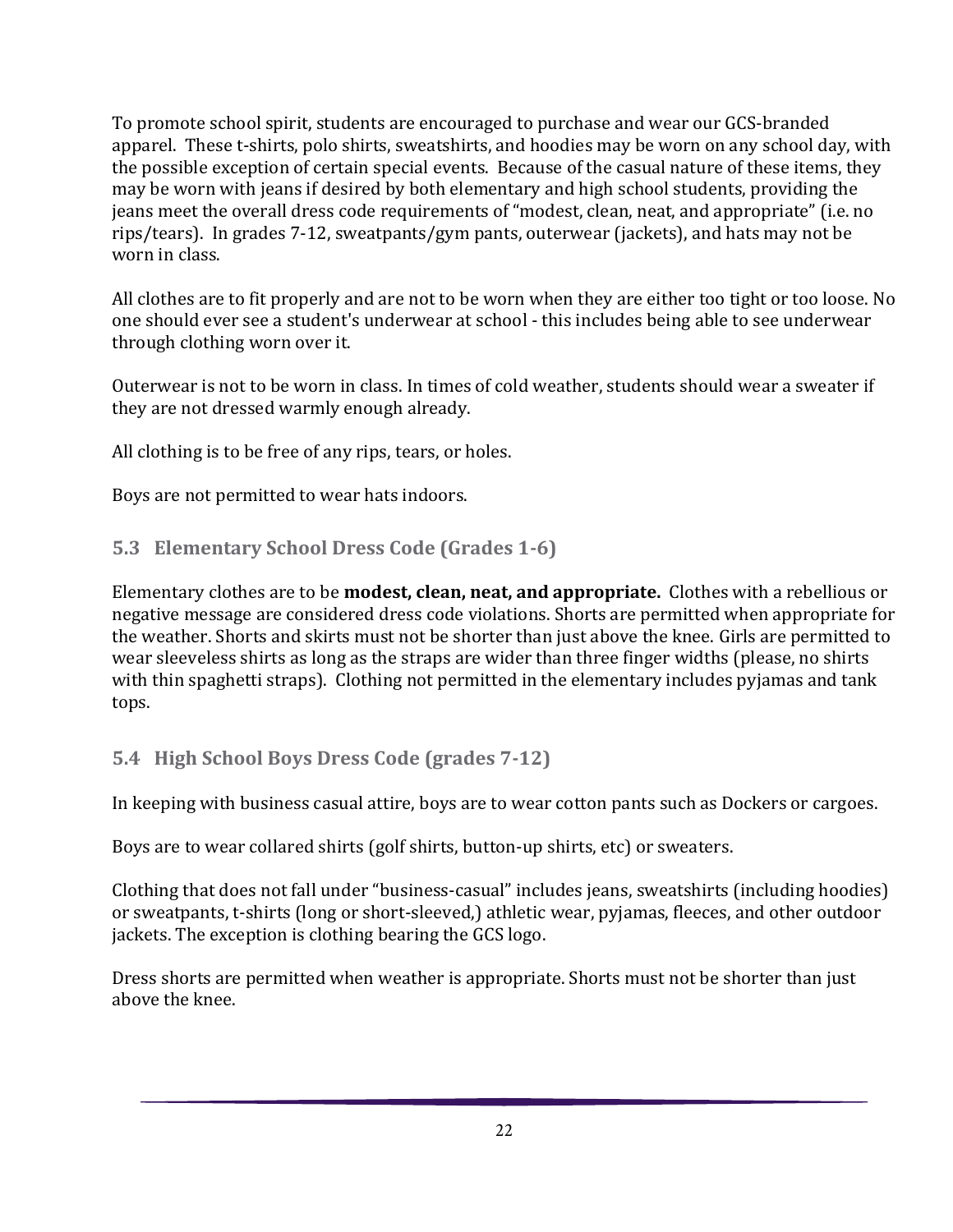Non-GCS apparel worn in the high school are to be free of messages in word, number, or picture form except for small manufacturer logos.

## **5.5 High School Girls Dress Code**

In keeping with business casual attire, girls are to wear dresses, skirts, dress pants, or cotton pants. Capri pants and dress shorts may be worn when the weather is appropriate. Skirts, shorts or the slit in such items are not to be higher than just above the knee.

Shirts or tops are not to have low necklines without a shirt worn underneath. Girls are to wear dressy tops or sweaters. All tops must be long enough in the torso area that skin does not show at the midriff.

Clothing that does not fall under "business-casual" includes the following: jeans, athletic wear (including t-shirts,) pyjamas, sweatshirts, and hoodies, fleece, and other outdoor jackets. The exception is clothing bearing the GCS logo.

Non-GCS apparel worn in the high school are to be free of messages in word, number, or picture form except for small manufacturer logos.

#### **5.6 Special Occasion Dress**

On announced special occasions, girls are to wear dresses or skirts with a dressy top. Boys are to wear a dress shirt and a coordinating tie with dress pants.

#### **5.7 Phys. Ed. Dress**

Physical education clothing for all grades is sweatpants or athletic shorts, sweatshirts or T-shirts, sport socks, and sneakers. Shorts should extend past the fingertips. Sneakers worn for gym should not be worn outside. Clothes with positive or neutral messages are permitted for gym, but no message written across the seat of the pants or otherwise designed to draw attention to specific body parts are to be worn. Students must change back into regular school dress unless gym class is the last class of the day. Please label clothing. The physical education teachers will clarify appropriate clothing at the beginning of each school year.

#### **5.8 Footwear**

Shoes are to be worn at all times - no bare or socked feet. Winter boots are not to be worn in class.

Sandals may be worn when weather permits (must have a back). Athletic sandals and flip-flops are not permitted due to hygienic reasons.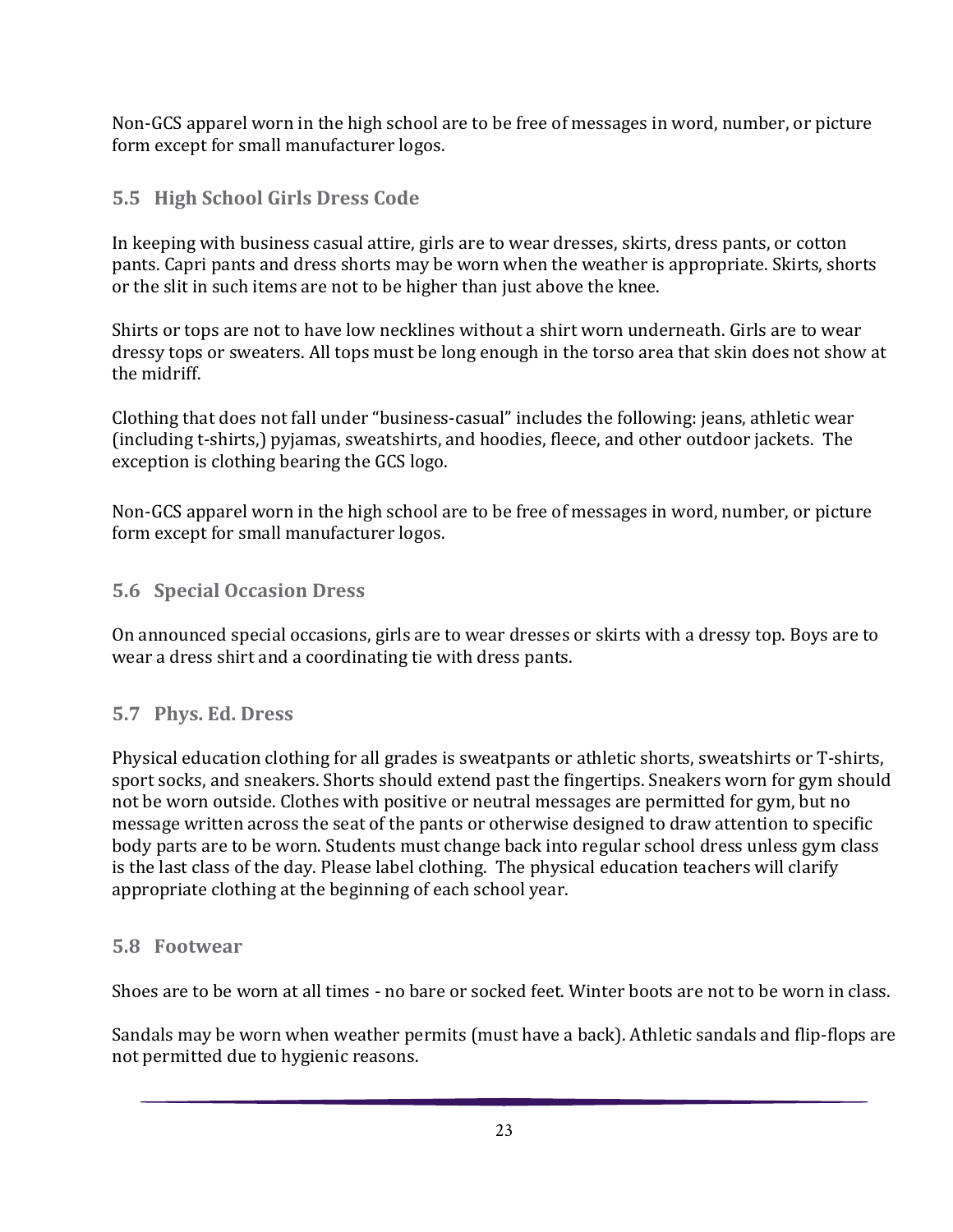Kindergarten and elementary students must have a second pair of shoes to be worn inside. According to provincial regulations, kindergarten and elementary students are required to wear socks at all times while at school.

#### **5.9 Hair**

Any hairstyle designed to attract attention is unacceptable and must be changed before the student can return to school.

Students are to have well-kept hair.

Students are to keep their hair a natural colour, preferably their own natural colour.

## **5.10 Earrings, Piercing and Tattoos**

Students are not permitted to have tattoos. No facial piercings are to be worn to school except for in the ear. Boys are not permitted to wear earrings.

## **5. 11 Field Trips**

Students are expected to dress within the outlined dress code on field trips as directed by the staff member in charge.

## **5.12 Repercussions**

Minor dress code violations will be dealt with by teachers as any other minor infraction would be; however, students who arrive at school dressed immodestly or inappropriately will be sent to the office. Parents will be contacted to arrange for their child to get a change of clothes. No phone call will be made unless the student is in a serious violation of the dress code (for example: skin showing at the midsection or a message across the seat of their pants). **Repeat offenders on minor issues will be handled through the discipline process**. No warnings will be given for major violations requiring a change in clothes.

Finally, the staff and ultimately the principal will be the final authority on all matters of dress at the school. If a student is in doubt about an individual article of clothing, we recommend that he/she bring it in to the school and ask for permission to wear it first, before wearing it.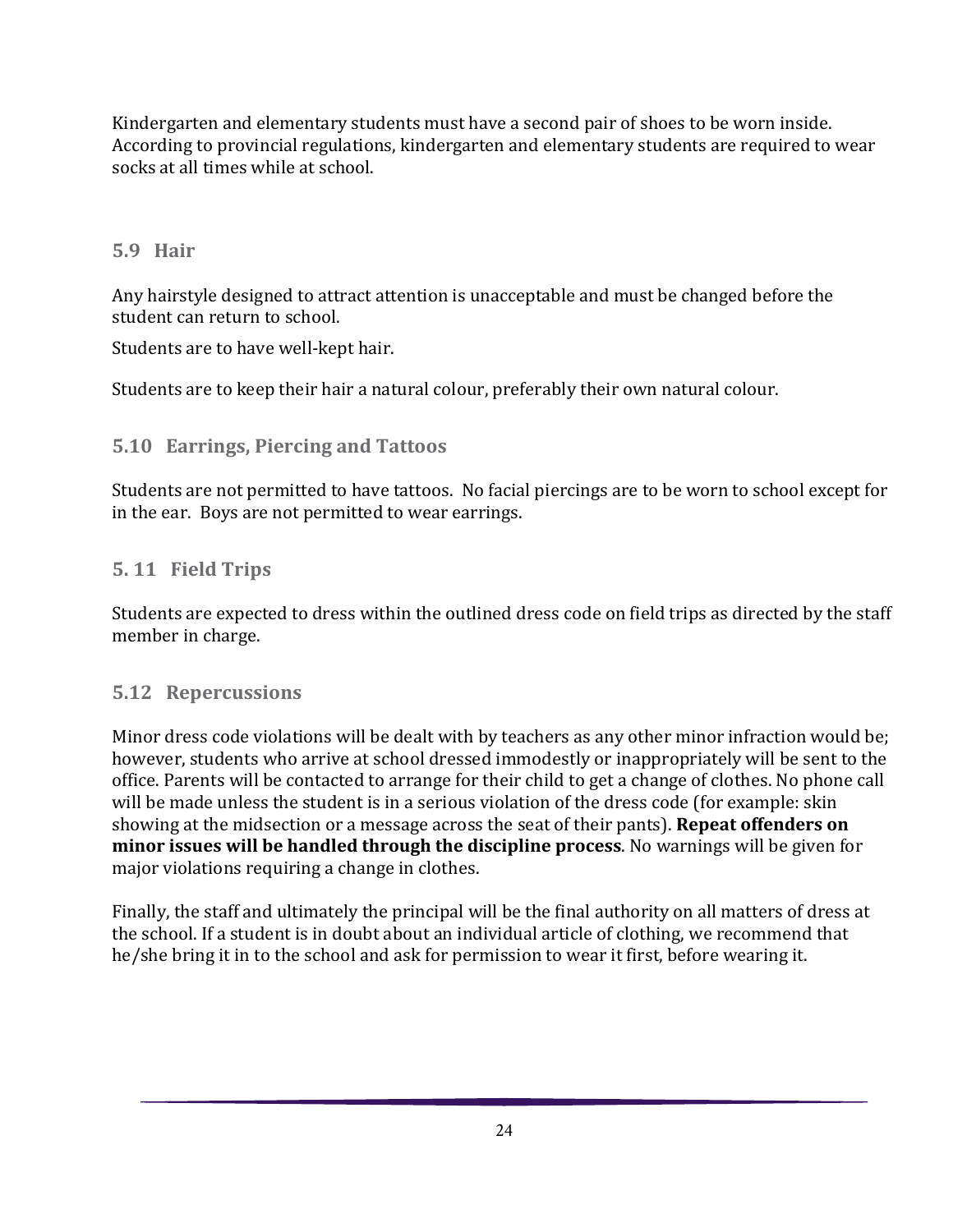## **5.13 Prohibited Articles**

The following items are prohibited: illegal substances including tobacco, alcohol, cannabis, narcotics etc., weapons including knives, guns, etc.

Any other materials or media deemed inappropriate due to content (eg. books, magazines, etc) will be confiscated.

Electronic gaming devices should not be brought to school and are not permitted at school functions.

## **5.14 Social Responsibility**

It is the goal of GCS that students focus on building healthy, meaningful relationships with their peers during school and school events; therefore, students are to refrain from isolating themselves from their peers or other responsibilities via electronic gaming devices, cell phones, tablets, and listening to music.

Due to privacy concerns, photography may be conducted only with permission from a teacher.

## **5.15 Disciplinary Action**

Normal day-to-day misdemeanours by students will be handled within the classroom context**.**  Under all circumstances it is expected that students will make an effort to follow the general classroom expectations (as outlined in section 5.2) and the specific classroom expectations set forth at the beginning of the school year by each teacher. If a teacher sees a pattern of inappropriate behaviour or senses a rebellious attitude, the student will meet with the principal and will be placed on the discipline plan.

It is important that parents understand that every step of this process is designed to bring about correction, not punishment. By partnering with parents, we want to see students deal with the real issues in their heart and to see a heart/attitude change in all circumstances.

Teachers may choose to take away privileges from a student for minor infractions (especially unfinished assignments) or for actions that took place in class. In such cases, the teacher will be responsible for reporting such action to the principal.

When a student is referred to school leadership, the four-step discipline plan (based on the Matthew 18 principle of conflict resolution) will be followed. Each step will be documented to avoid errors or inconsistencies.

## **5.16 The Four-Step Discipline Plan**

The first step, upon visiting the school leadership the first time, is purposely not made into a big ordeal. The teacher reports to the leadership why the student was brought to them; the student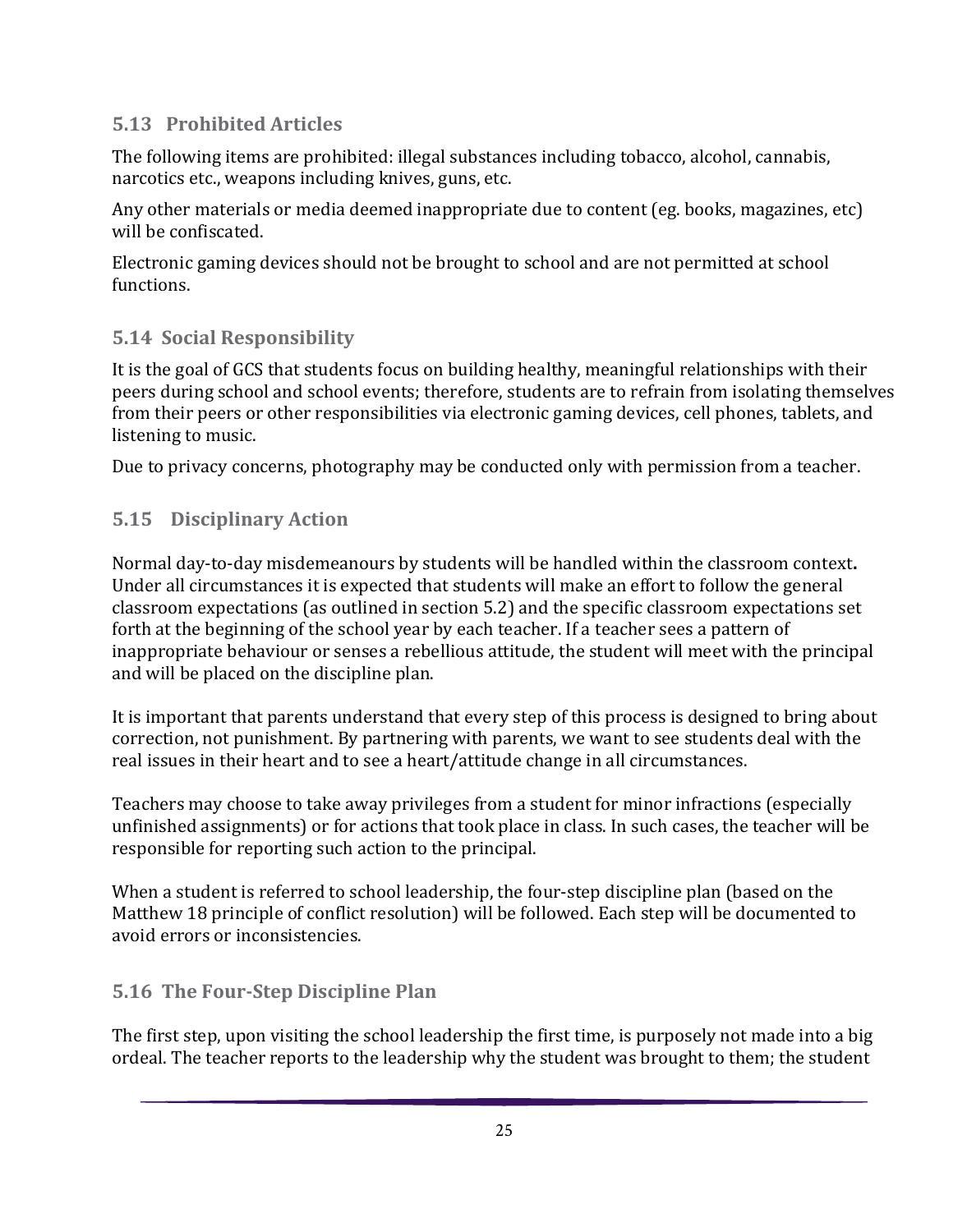and the leadership then discuss the matter. The student is shown where the problem lies, what needs to be done to correct the problem, and then is encouraged to correct the problem on his own. In all cases, leadership will expect forgiveness and restitution to be offered to the offended individual(s). This will be considered a major part of the first step. An unwillingness to seek forgiveness and restitution will quickly bring the student to the second stage of discipline.

If progress is made and correction takes place, no further action needs to be taken. If the problem persists and correction is not being made by the student, the teacher will eventually return the student to the leadership and step two will be carried out.

Step two involves the parents as well as the student. When the same student is brought to leadership again for the same general reason, an explanation of what has taken place to this point is given to the parent, and the parent is asked to help bring about the correction explained in step one by working with the child at home. This partnering approach should be enough to keep the student accountable for his actions. Sometimes, parents are able to give the school advice on how to handle the student at this step. Any constructive parental input at this point is encouraged.

If progress is made and the correction takes place at this point, no further action needs to be taken. If a student seems to be making progress but has a relapse or an isolated incident, the second step may be repeated without moving on to step three; however, if progress is still not seen and correction is not made, we move to step three.

The third step represents a significant change to the level of seriousness in the discipline process. At the third step, parents, the principal, the student, and another school representative are brought together for a meeting. At this "intervention", a probation period is agreed upon which includes a definite time frame and specific actions which must be taken by the student in order to see the problem corrected. When the probationary plan is complete and all are in agreement, step three is then followed through. The objective in step three is to identify whether the student is unwilling or simply unable to control him/herself at this time.

If, after this third step, correction still has not been made, the student will be considered at step four. Step four is a recommendation for dismissal by the principal. In cases where the student has made it clear that they are unwilling to change, the student will be dismissed. If it is determined that the student is unable to correct himself, despite the help from parents and the school, special consideration will be given to see that the student gets the help he needs, but the student will likely be dismissed.

It is important to stress that from the second step and beyond that partnership and cooperation from parents is essential. If parents do not work alongside the school, but are adversarial or defensive of the student, it is unlikely that correction will be brought about. Students of parents who show an unwillingness to cooperate in the discipline of their children will need to be dismissed.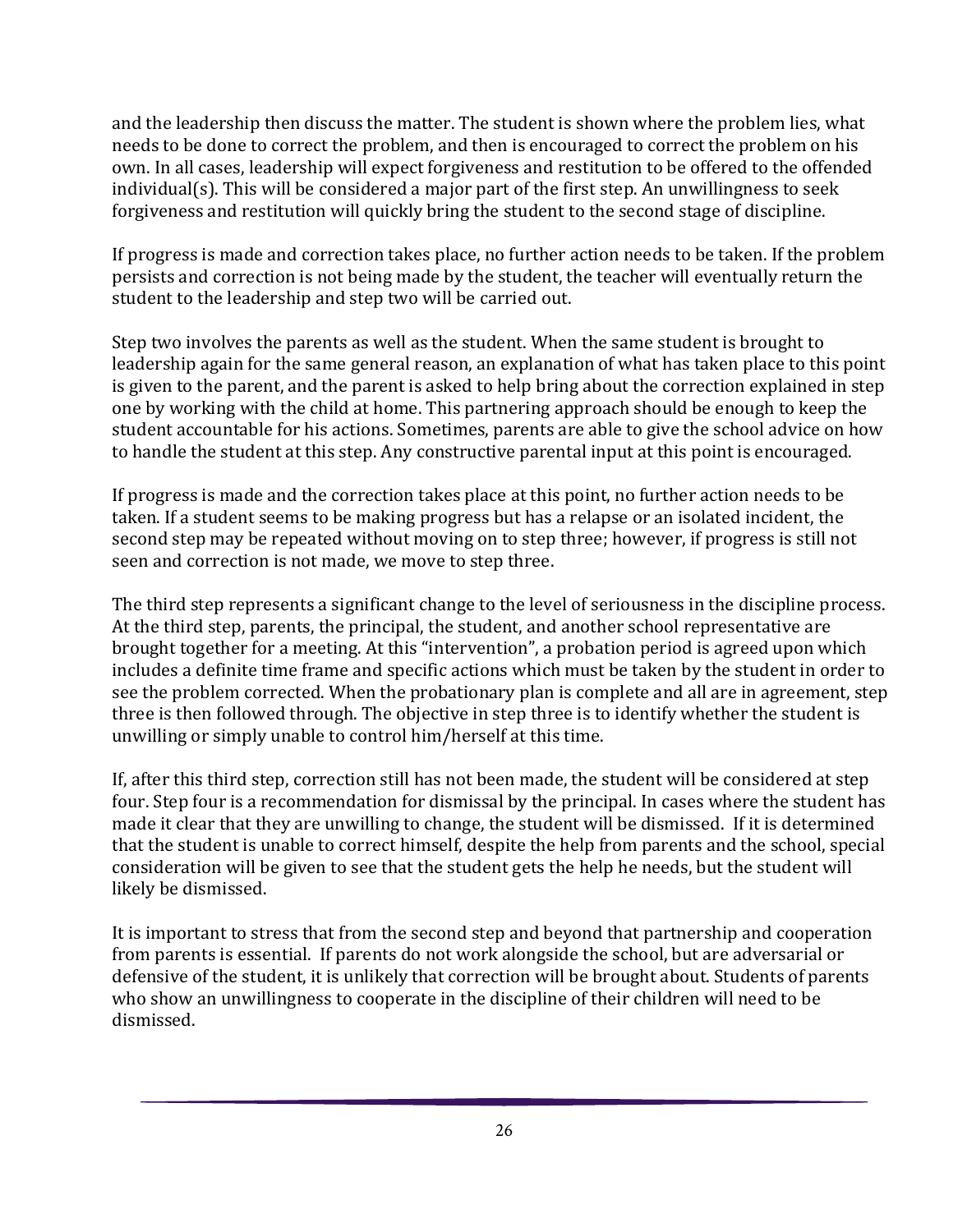# <span id="page-26-0"></span>**6. Students**

#### **6.1 Chapel**

At the heart of Kingdom education is the concern for the spiritual growth and vitality of the student body. As a part of this concern, chapel programs will be planned to challenge students to know who God is and to grow in their relationship with Christ. Chapel is compulsory for all students.

#### **6.2 Bible/Christian Ethics Class**

All students are required to take Bible/Christian Ethics classes, understanding that the principles that are taught will follow the school's statement of faith.

There is a community service component to the Christian Ethics program in grades 7-12 so that the students can put their faith into action. Students involved in the Duke of Edinburgh program are exempt from this service because there is a service requirement included in it. Across grade 7- 12, a student will complete on average 200 hours of community service.

Passing Bible/Christian Ethics is mandatory at all grade levels.

#### **6.3 Off Campus Courses**

GCS students will be ineligible to take courses at other schools during the regular school hours.

#### **6.4 Attendance**

Students are urged not to take time from school unless it is absolutely necessary. There is no substitute for good attendance. Missing school regularly can negatively impact a student's academic, social, and emotional outcomes.

If your child is to be absent, a parent must contact the office by 8:30a.m. Any absence must be verified by a note to the homeroom teacher, including appointments during the school day.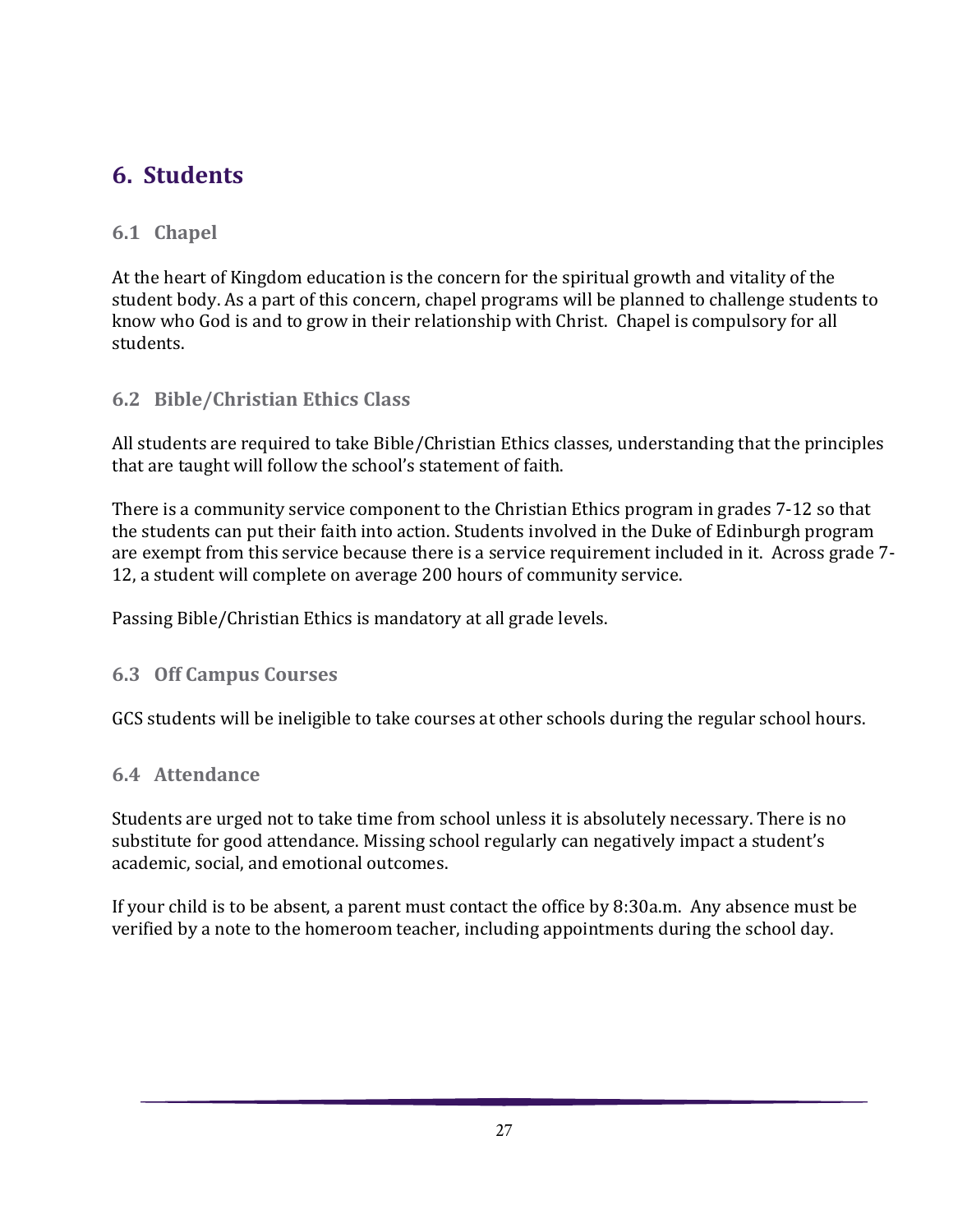#### **6.5 Homework**

The purpose of homework is to develop study habits, to give opportunity for enrichment, and to complete unfinished class work. Time needed to complete homework will vary if the student does not make efficient use of class time or as the curriculum necessitates.

A teacher will expect each student to turn in assignments completed and on time. Chronic failure to complete homework will be brought to the attention of the parents and the principal.

## **6.6 Make-up Work**

Students who are absent from school because of sickness or other reasons must check with their teachers immediately upon returning to school in order to receive the assignments missed. It is not the responsibility of the teacher to contact the student. Students will be required to complete their work in a timely manner. Work not completed within that length of time will be given a zero unless there are extenuating circumstances.

## **6.7 REQUEST – REQUired Educational Support Time**

At Grace Christian School, our goal is to have every student work heartily as to the Lord with the ability God has given to achieve his or her maximum potential.

In order to reinforce responsibility and model accountability among the grade 7-12 students, the Request Program has been instituted.

The Request Program will provide a teacher-supervised, structured academic environment for one hour after school on Thursday afternoon for grade 7-12 students who fall into the following categories:

- students who have missed more than three (3) homework assignments in a given subject area in the quarter,
- students who have not completed required papers or projects,
- $\blacksquare$  students who are failing a course, and/or,
- students who have missed evaluation(s) and have not scheduled a make-up time convenient to the instructor within 48 hours of return to school.

The student and parents will be notified of the student's required attendance no later than the Tuesday afternoon prior to the session. Unless the student is absent due to sickness on the prescribed date, attendance is mandatory. Exemptions from attendance must be approved by the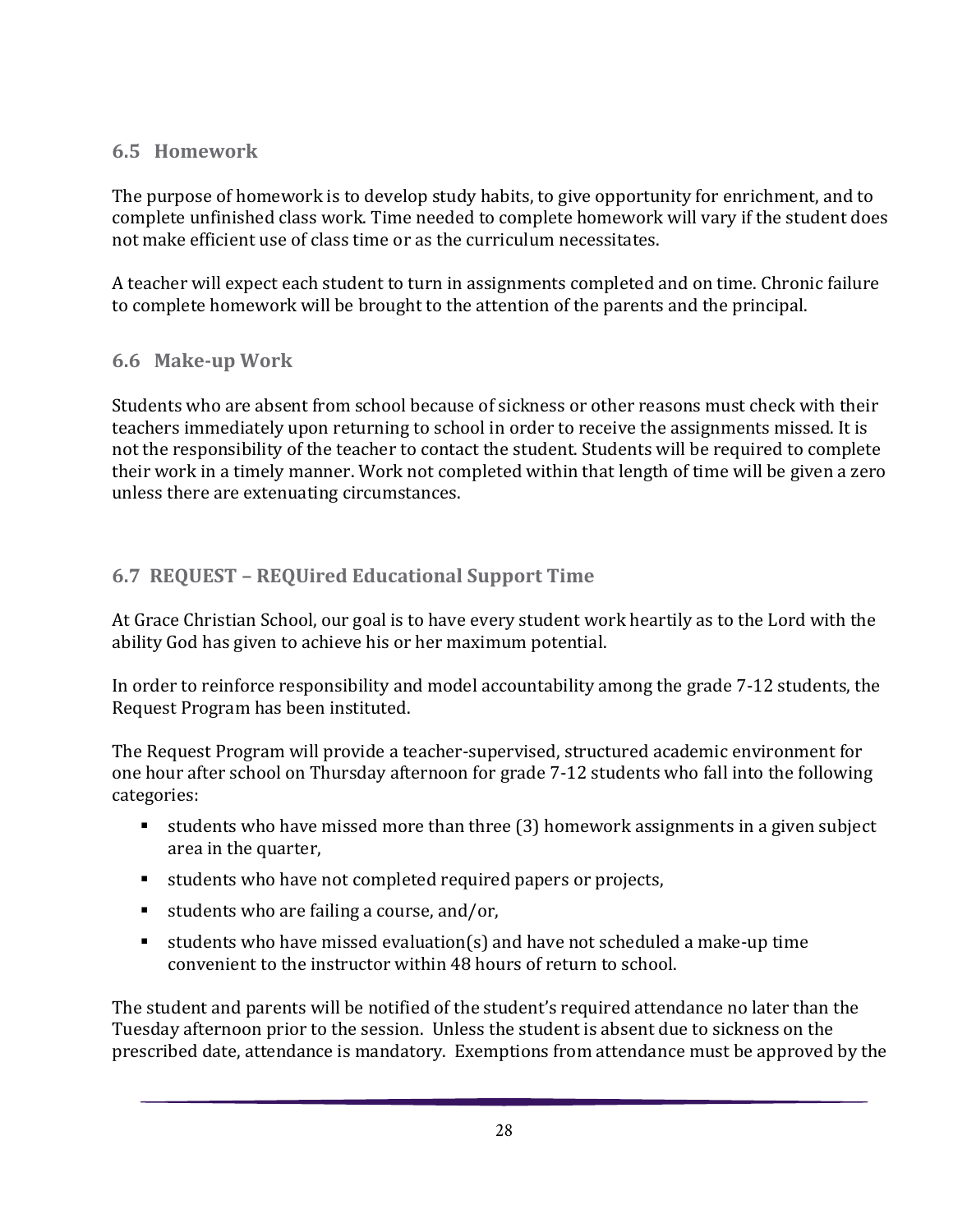principal who will consider only extreme circumstances at his discretion. Students who have work, volunteer, or athletic team commitments must not allow themselves to fall into the Request Program criteria that will prevent them from fulfilling these obligations, as exceptions will not be made for those reasons. Meeting the academic requirements of Grace Christian School and earning the credits necessary for graduation must be a student's priority. Failure to attend will result in the student being placed on the Discipline Plan.

During these sessions, grade 7-12 staff members will be available to answer questions, provide direction, and supervise evaluations. They will not, however, be providing hour-long tutorial lectures or one-on-one instruction.

Once participation is required, the student will attend the weekly sessions until such time as all outstanding assignments are completed and/or a passing grade is achieved. In the case of attendance due to missed homework, the student will participate until the end of the quarter, or longer at the discretion of the principal.

If, after regular attendance, academic results do not improve, participating students will not take part in extra-curricular school activities such as student council, worship team, athletic teams, or intramurals. The time allotted to these activities will be used in addition to the after-school session to focus on academics.

## **6.8 Closed Campus Policy**

With two exceptions, students are not permitted to leave school property during the school day unless they are being escorted by a teacher or parent.

The first exception is for high school students who wish to leave at lunch time or during "free" periods. Senior high school students (grade 10-12) may leave school property at lunch time if they have written permission from their parents at the beginning of the school. Since this is such a privilege, it will be understood that failure to return to school on time even once may result in the loss of this privilege.

The second exception is for students who live close enough to walk home for lunch. Students who walk home for lunch must provide written permission to do so at the beginning of the year.

#### **6.9 Cars**

It is the parents' responsibility to monitor their children's passengers and that their children are adhering to the provincial graduated licensing legislation.

Upon arriving at school, students are to park their car in the designated student parking area and enter the school.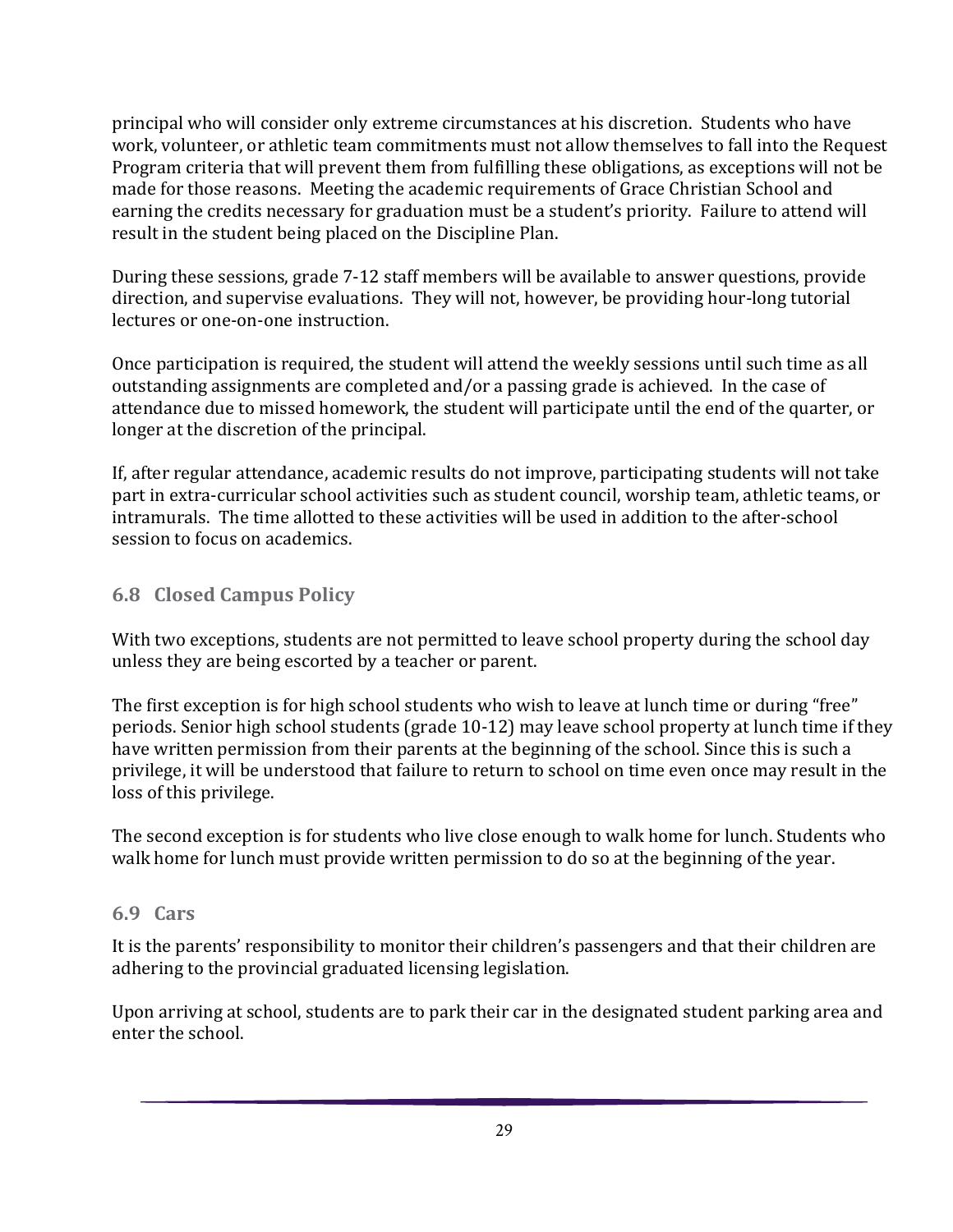## **6.10 Traffic Patterns in the Building**

Certain areas of the building are out of bounds for school children at all times except when given permission by the teacher. Grade 7-12 students are not to enter the elementary wing or the church/child care centre area (except when classes are scheduled in that area); students and parents are only to enter and exit the building via the main school entrance.

## **6.11 Personal Property**

Personal property is expected to be stored properly in appropriate storage units (i.e. lockers, cubbies, desks). Grade 7-12 students are encouraged to lock their lockers.

#### **6.12 Textbooks**

Students are expected to take care of textbooks and return them in acceptable condition. Parents will be charged for lost or damaged textbooks.

#### **6.13 Visitors and Parents**

For safety reasons, all parents and visitors must report to the office and sign in during the school day.

## **6.14 Technological Devices/Tools**

Each elementary student is provided a digital device to be used in their classroom at the discretion of their classroom teacher.

Students in grade 7-12 are required to have their own digital device. While a laptop or chromebook is preferred, a student may use an iPad or other tablet in most situations. Select classrooms may have devices for student use. Should a student require a device, chromebooks may be rented from the school office for a daily fee.

Devices are to be used only at the discretion of the classroom teacher.

Printing fee is \$0.10/page.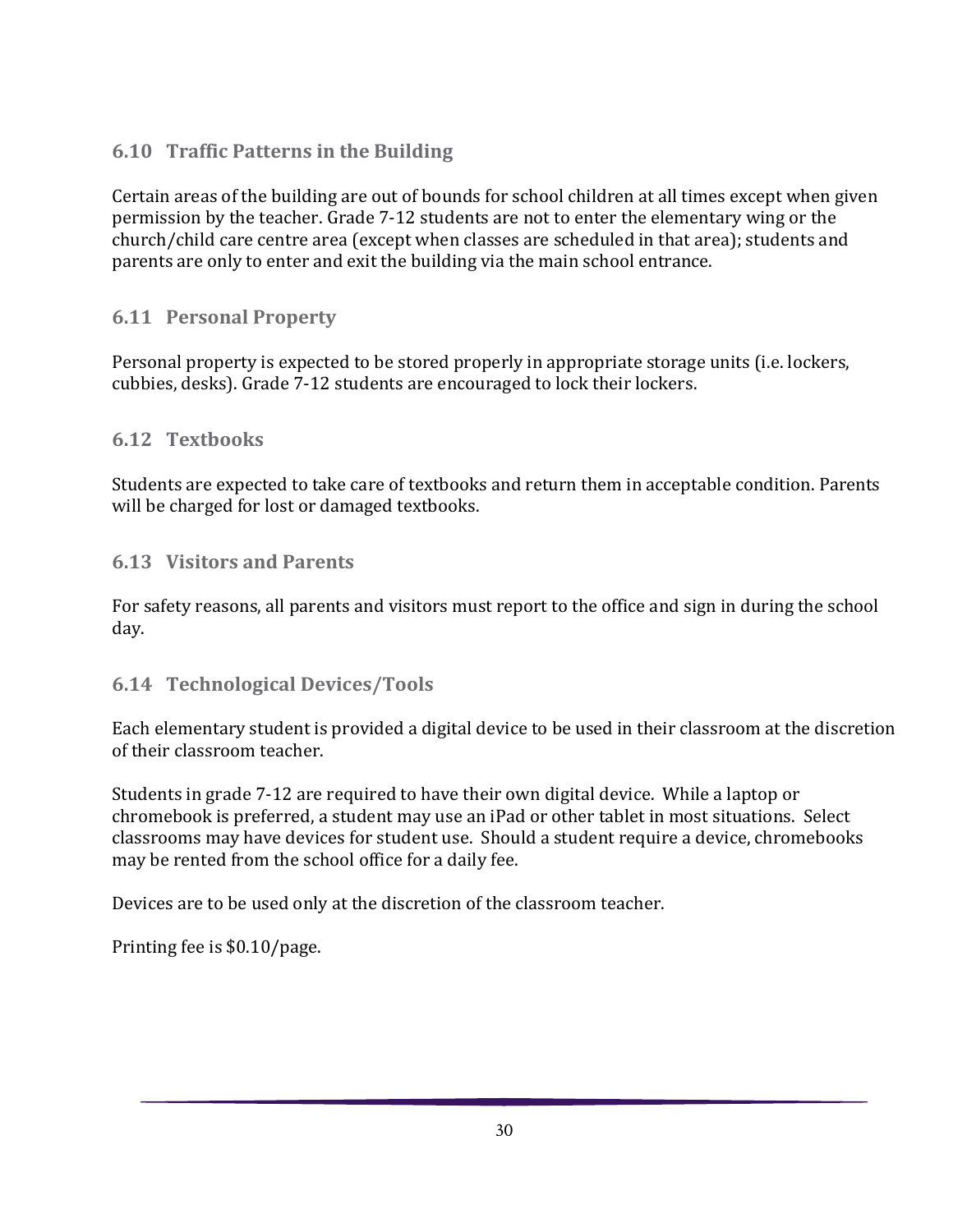## **6.15 Telephone Communication**

The office telephones are for office use only. In a situation where parental contact is necessary, students may ask for permission to use the office phone or may use their personal cell phone, with permission by the teacher. We would appreciate it if parents would limit the times that they contact their children by phone to before school, after school, and during lunch.

## **6.16 Cell Phone Policy**

Cell phones are not to be used in the hallways, washrooms, or classrooms during the school day without permission from a teacher. Students are encouraged to keep their device in their locker (with the ringer/sounds turned off). When permission is given for use, students are to use their phones/devices only as directed, after which the phone is put away. Failure to comply with these measures will result in the confiscation of the cell phone by the staff member. It will then be turned over to the principal. Repeat offenders will lose the privilege of having a cell phone at school.

## <span id="page-30-0"></span>**7**. **Financial Information**

#### **7.1 Payment**

Payment for all expenses incurred at Grace Christian School will be met through three sources: 1) payment of tuition and fees, 2) gifts and donations, and 3) approved fundraising efforts. Tuition and fee structures for Grace Christian School are reviewed annually and are therefore subject to change. A current school bill structure can be obtained from the school office or online via MySchool Management. Monthly payments for the school bill are accepted as a convenience to school families. The school requires that post-dated cheques beginning September 1 for ten consecutive months be used to pay the school bill. Grace Christian School is a non-profit division of Grace Baptist Church and it does not solicit nor accept direct government funding.

#### **7.2 Fee Structure**

The tuition fees for Grace Christian School for the school year **2022-2023** are:

| <b>Junior Kindergarten -</b>   | \$5000 (half-day) |  |
|--------------------------------|-------------------|--|
|                                | \$6500 (full day) |  |
| Kindergarten – Grade 12 \$6500 |                   |  |
| International/ELL -            | \$15500           |  |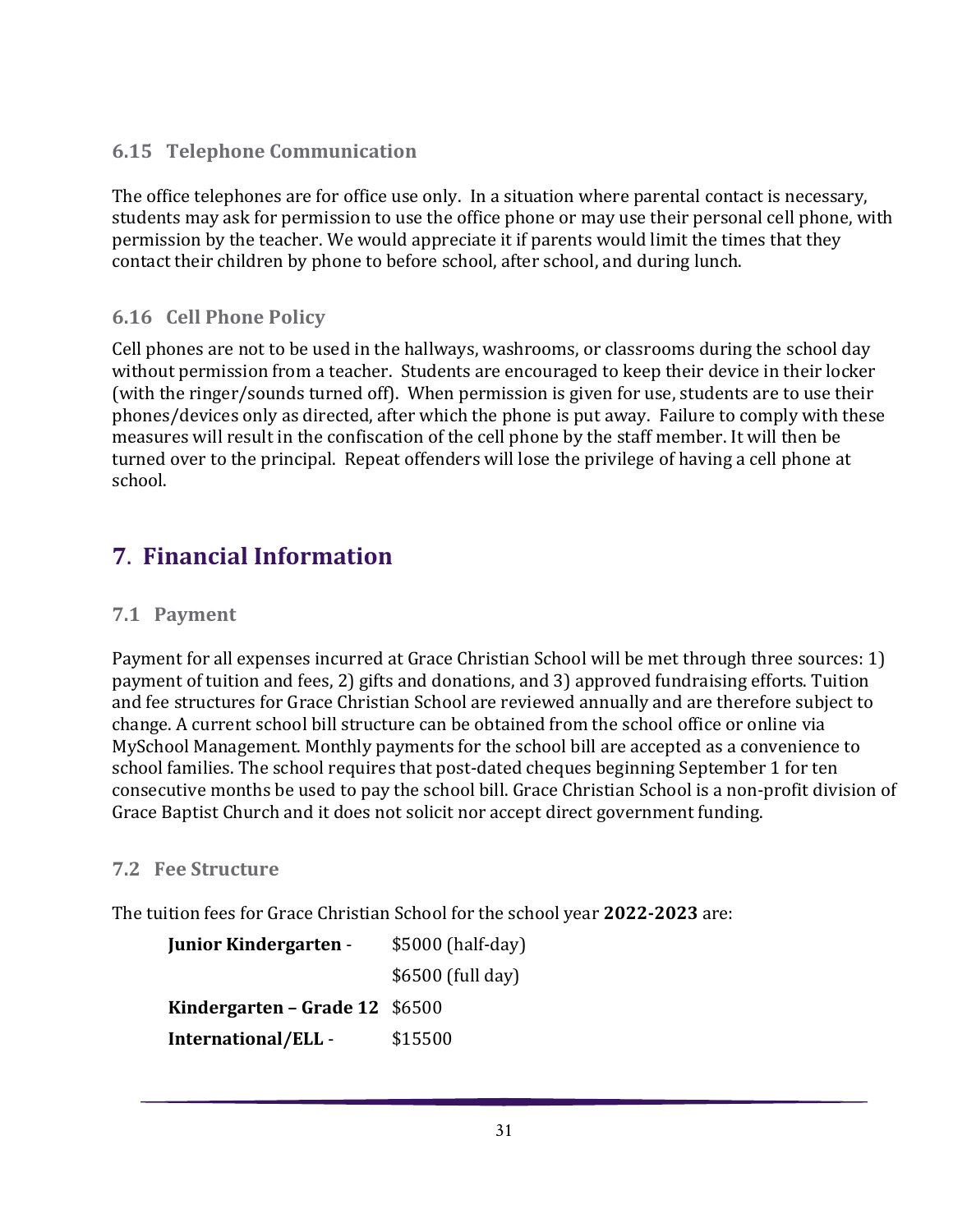Tuition fee includes curriculum resources; it does not include items such as field trips, lunch, graduation fee (grade 12), athletics, or other extra-curricular activities.

## **7.3 Annual Fund (Plant-a-Seed)**

Gifts to the Plant-a-Seed fund serve to enhance the programs of GCS. While tuition covers most of the annual expenses such as teacher salaries and benefits, maintenance and utilities, textbooks, and school supplies, contributions to the Annual Fund enable Grace Christian School **to increase the level of excellence in all aspects of our educational programs including infrastructure needs**. This excellence means that teachers and students have the finest tools available for learning; technology is current; facilities are state-of-the-art; financial aid is available to families in need; opportunities for faculty to grow professionally are ample; additional instructional space is provided; and most importantly, the spiritual vitality of the entire student body is thriving. Grace Christian School's commitment to students and parents is to provide an outstanding academic experience and to point children toward Jesus Christ in every aspect of their educational training. This is what the Plant-a-Seed Fund makes possible. **All families are encouraged to give to this fund annually**.

## **7.4 Re-enrollment**

Re-enrollment fee is non-refundable. Failure to re-enroll by the beginning of March Break will result in your child's place being made available to another student.

Re-enrollment rate: Before **March Break - \$200** per family Before **June 30 - \$250** per family After **June 30 - \$300** per family

International student re-enrollment is due by April 30.

Any student whose account is not paid in full by the end of the school year will not be allowed to re-enroll at GCS for the next school year, except in extenuating circumstances. Any account not current by March Break will not be eligible for re-enrollment.

## **7.5 Registration Fee For New Families**

The registration fee for new families is **\$250** non-refundable and payable upon registration.

## **7.6 Late Payments**

School payments are due on the fifth day of each month from September to June.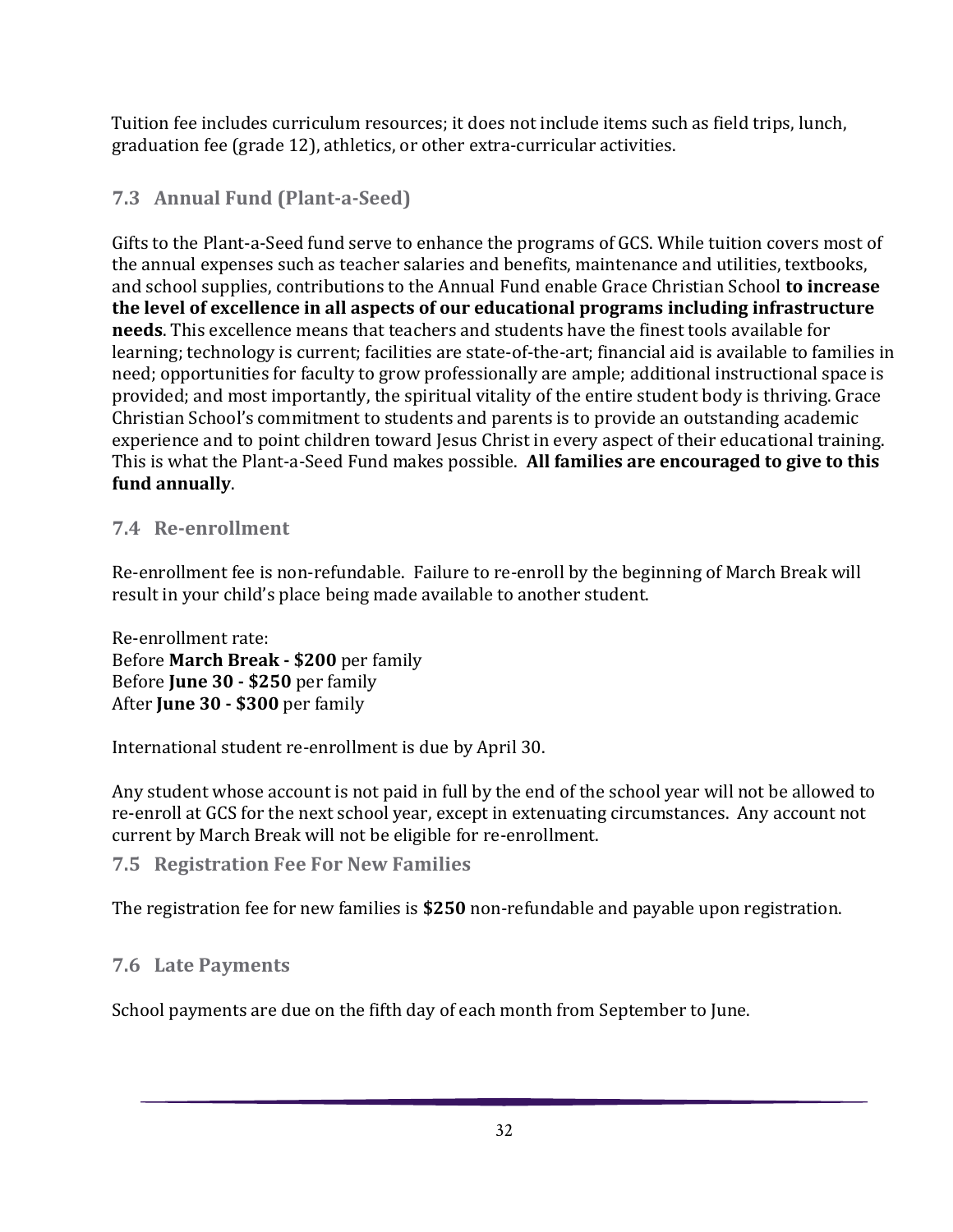Unless arrangements have been made which are acceptable to school leadership, any family with an outstanding school bill after thirty (30) days will be contacted to inform them that their children are no longer eligible to attend the school.

#### **7.7 Returned Cheques**

A penalty of **\$50.00** will be charged in addition to the next school payment for any NSF cheque given to Grace Christian School.

#### **7.8 Report Cards/Graduation Diplomas**

Report cards and graduation diplomas will be withheld until all charges are current.

#### **7.9 Waiting List**

Registration payments made for students who are placed on a waiting list and who do not get a placement in the school will have their money refunded at the end of the first full week of school.

#### **7.10 Books**

Students are expected to take care of textbooks and return them in acceptable condition. Parents will be charged for lost or damaged textbooks.

#### **7.11 Late Fees**

A late fee of **\$35** will be charged to your school account after the fifth of each month.

#### **7.12 Tax Receipts**

<span id="page-32-0"></span>End of the year receipts will be issued for all grades for the claimable amount for income tax purposes. These receipts will be issued by **February 28** of each year.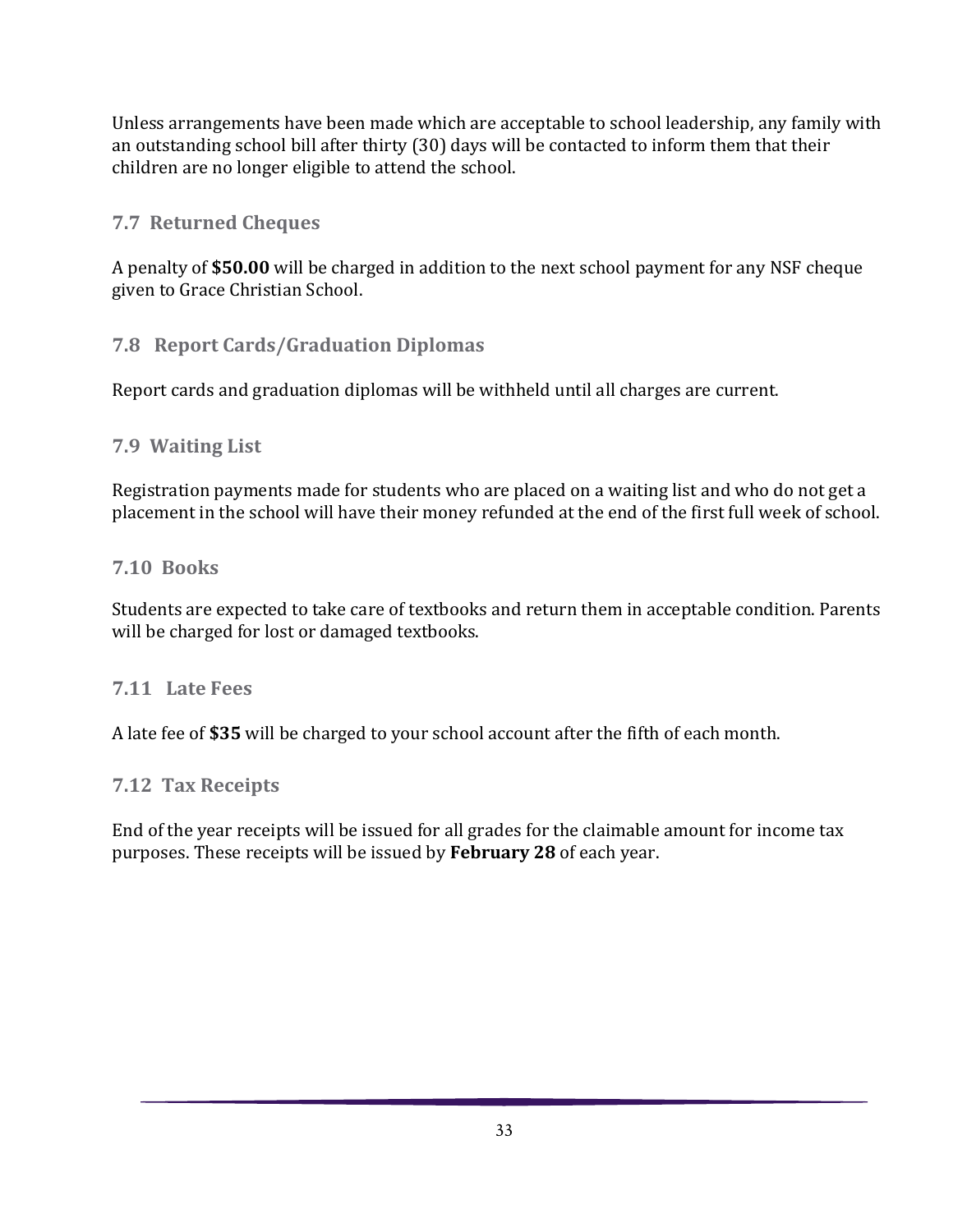# **8 Parental Expectation**

#### **8.1 Parent Commission**

The leadership, faculty, and staff of Grace Christian School seek to assist parents in training their children by operating the school in accordance with its Statement of Faith, mission, core values, philosophy of education, and stated policies. In return, in keeping with the biblical principle that parents are primarily responsible for the education of their children and recognizing that the school and parents must partner together in agreement in order for success to be the result (Amos 3:3), the school's leadership and administration asks parents and/or guardians of Grace Christian School students to make the following acknowledgments and agreements concerning their children:

- We understand and acknowledge our commitment to the stated biblical Christian world view mission, Statement of Faith, Core Values, and philosophy of education at Grace Christian School. (GCS Handbook Section 1)
- We understand and agree to abide by, and reinforce to our children, the policies (e.g. academic and moral standards) and procedures of Grace Christian School (e.g. dress code, arrival and departure times, traffic patterns, attendance, etc.) as they are communicated in appropriate school literature. We acknowledge that, as parents, we are ultimately accountable for both the external actions and internal attitudes of our children and accept our God-given responsibility to disciple them.
- We will keep apprised of our children's academic progress and behavior by appropriately communicating on a frequent and consistent basis with their teachers.
- If we profess Christ as our Saviour, we will undertake to regularly pray for the school leadership, faculty, staff, and students of Grace Christian School.
- We agree to support the academic standards of Grace Christian School by providing our children with an adequate and regular time and place to study and by supervising the completion of regular homework and special assignments.
- We resolve to handle disputes appropriately by dealing directly with the person or persons involved without criticizing them or the school. We will maintain confidentiality of matters between teachers and administration, not sharing these with our children or any other individual not a part of the problem or solution. Our attitude should be one of edification and redemption.
- We will take an active interest in all aspects of Grace Christian School, including, but not limited to, student performances, athletics, outreach activities, and fundraising opportunities, and, as God leads us and opportunities arise, assume volunteer duties and responsibilities.
- We agree to pay all financial obligations to the school promptly. If unable to do so because of unforeseen circumstances, we will notify the school immediately.